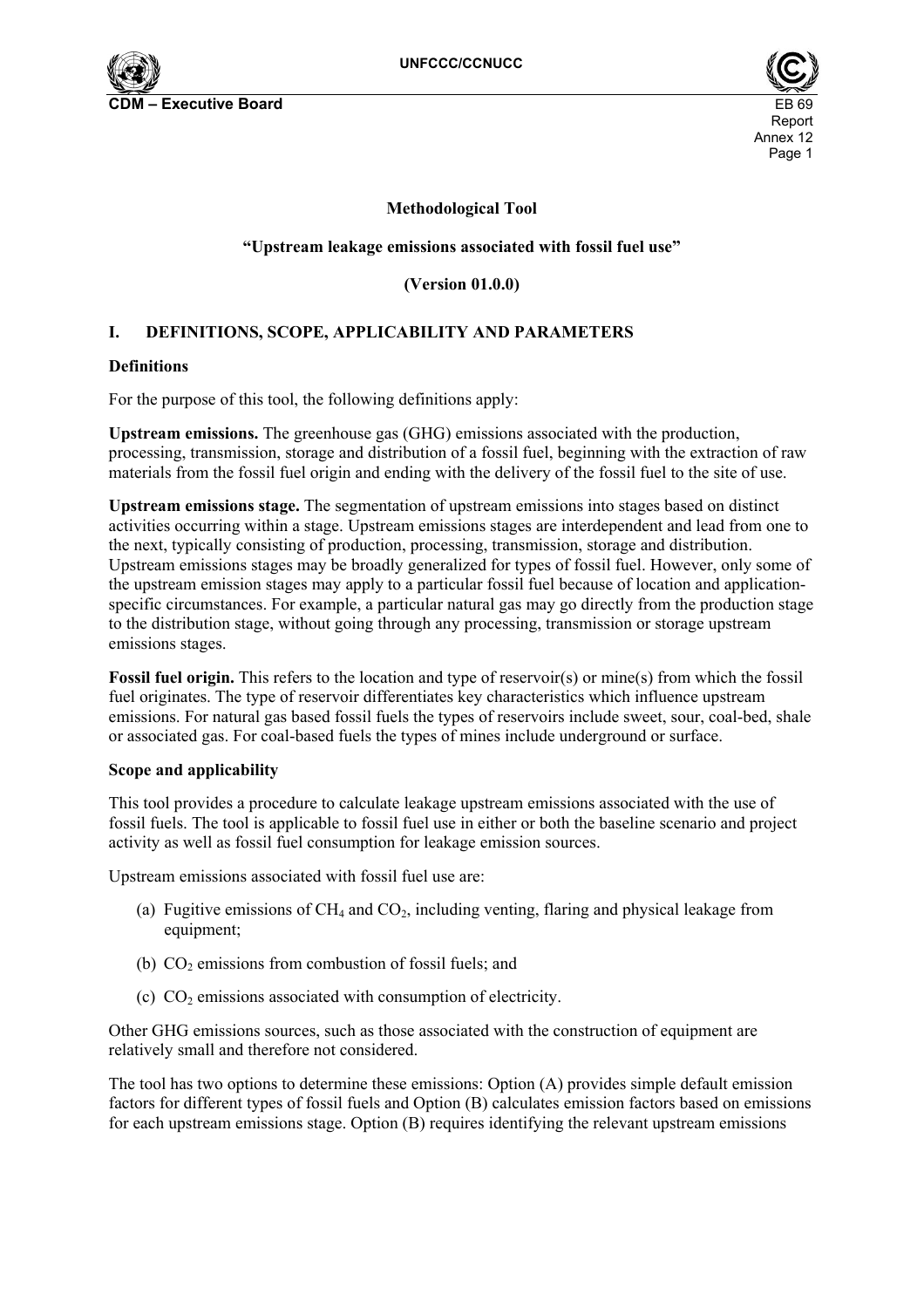



stages and the corresponding emission factor for each stage, which may be a default value or calculated, such as according to the 2006 IPCC Tier 2 or 3 methodology.

This tool is applicable to the following types of fossil fuels, which can be categorized to be either based on natural gas, oil or coal:

Natural gas:

- (a) Natural gas;
- (b) Natural gas liquids (mixtures of primarily pentanes and heavier hydrocarbon);
- (c) Propane, butane, and other types of liquefied petroleum gas (LPG);
- (d) Liquefied natural gas (LNG);
- (e) Compressed natural gas (CNG);

#### Oil:

- (f) Light fuel oil (diesel);
- (g) Heavy fuel oil (bunker or marine type);
- (h) Gasoline;
- (i) Kerosene (household and aviation);
- (j) Propane, butane, and other types of liquefied petroleum gas (LPG);

#### Coal:

- (k) Coal; and
- (l) Lignite.

Methodologies which refer to this tool should state:

- (a) The fossil fuel type(s), as listed above, for which upstream emissions should be determined. For the situation that the fossil fuel is defined at the project level, instead of in the methodology, and does not exactly match a type listed above, then the closest approximation shall be selected in terms of the fuel characteristics (e.g. natural gas, oil or coal based fuel) and fossil fuel lifecycle stages (see Table 3);
- (b) Procedures to determine the amount of each fossil fuel type(s) used in the baseline or project situation on a net calorific value (NCV); and
- (c) If leakage upstream emissions values of less than 0 are acceptable, such as for project activities in which a fossil fuel in the baseline situation is displaced with a renewable fuel in the project situation. Otherwise, if negative values are calculated using this tool, then they are assumed to equal 0.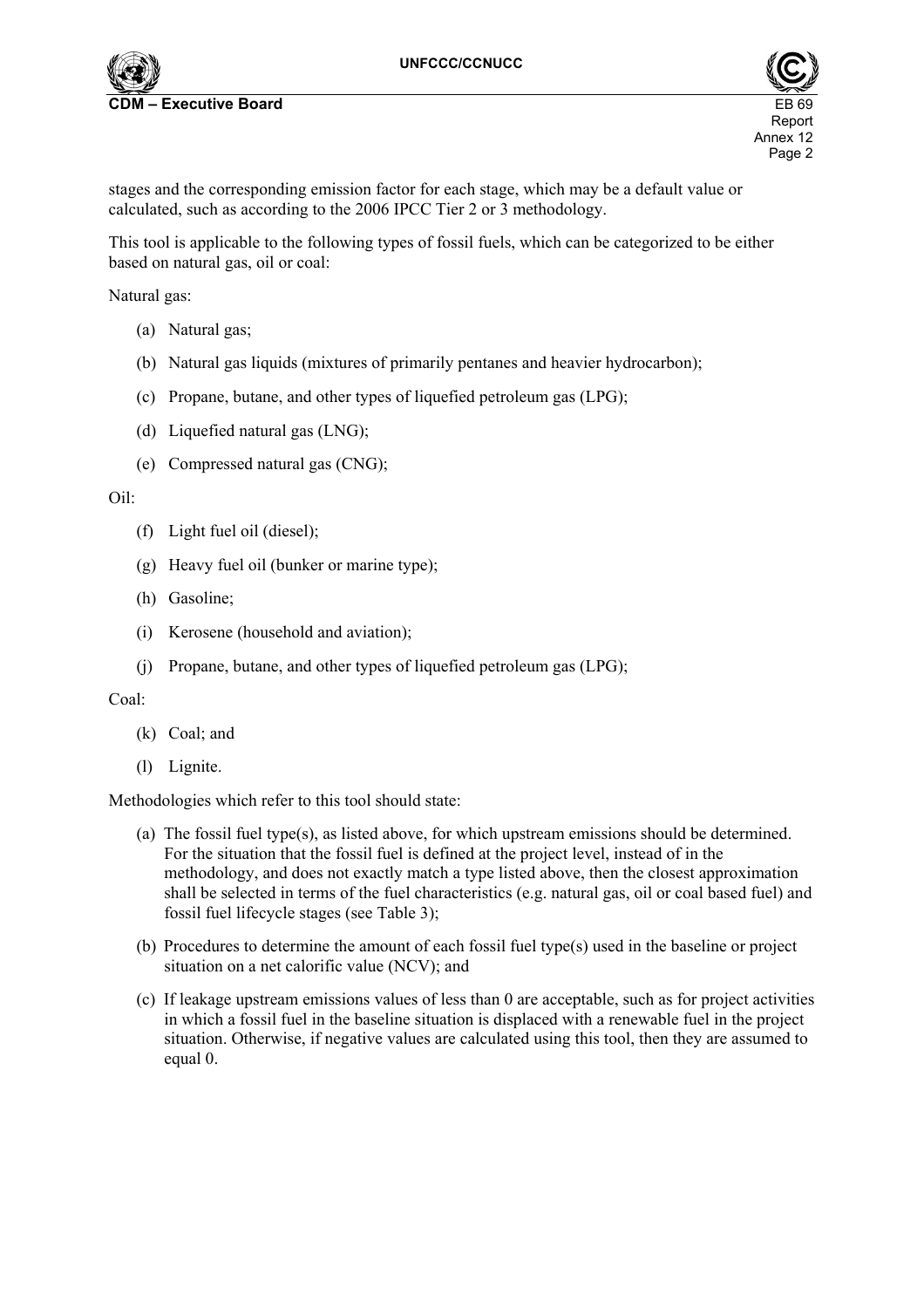

This tool also refers to the latest approved version of the following tools:

- "Tool to determine project, leakage or baseline emissions from electricity consumption"; and
- $\bullet$  "Tool to calculate project or leakage CO<sub>2</sub> emissions from fossil fuel combustion".

For more information regarding the proposed new methodologies and the tools, as well as their consideration by the Executive Board (hereinafter referred to as the Board) of the clean development mechanism (CDM) please refer to <http://cdm.unfccc.int/goto/MPappmeth>.

The applicability conditions of these tools also apply.

### **Parameters**

This tool provides procedures to determine the following parameter:

| <b>Parameter</b> | <b>SI Unit</b>        | <b>Description</b>                     |
|------------------|-----------------------|----------------------------------------|
| $LE_{US,y}$      | tCO <sub>2</sub> e/yr | Leakage upstream emissions in year $y$ |

The following data, for which provisions are not given in the tool, are required by this tool. The underlying methodology shall provide the corresponding procedures.

| <b>Parameter</b> | <b>SI Unit</b> | <b>Description</b>                                                                            |
|------------------|----------------|-----------------------------------------------------------------------------------------------|
| $FC_{PJ, x,y}$   | TJ/yr          | Quantity of fossil fuel type x used in the project situation in year $y$ (on<br>a NCV basis)  |
| $FC_{BL, x, y}$  | TJ/yr          | Quantity of fossil fuel type x used in the baseline situation in year $y$<br>(on a NCV basis) |

### **II. METHODOLOGY PROCEDURE**

Leakage upstream emissions shall be determined using one of the following two options:

- (a) Option (A): Simple approach based on default emission factors; or
- (b) Option (B): Refined approach based on the upstream emissions stages of the fossil fuel.

In the case that part of the upstream emissions occur within the project boundary of the CDM project activity (e.g. the project activity is implemented in a refinery), then project participants shall apply Option (B). Otherwise, project participants may choose between Option (A) and Option (B). The project participants should document in the CDM-PDD and monitoring reports which approach is applied. The approach may be changed during the crediting period, however a combination of Options (A) and (B) is not allowed in the same monitoring period.

### **Option (A): Simple approach based on default emission factors**

Leakage upstream emissions are calculated as follows:

$$
LE_{US,y} = \sum_{x} EF_{US,x,\text{default}} \cdot (FC_{PI,x,y} - FC_{BL,x,y})
$$
 (1)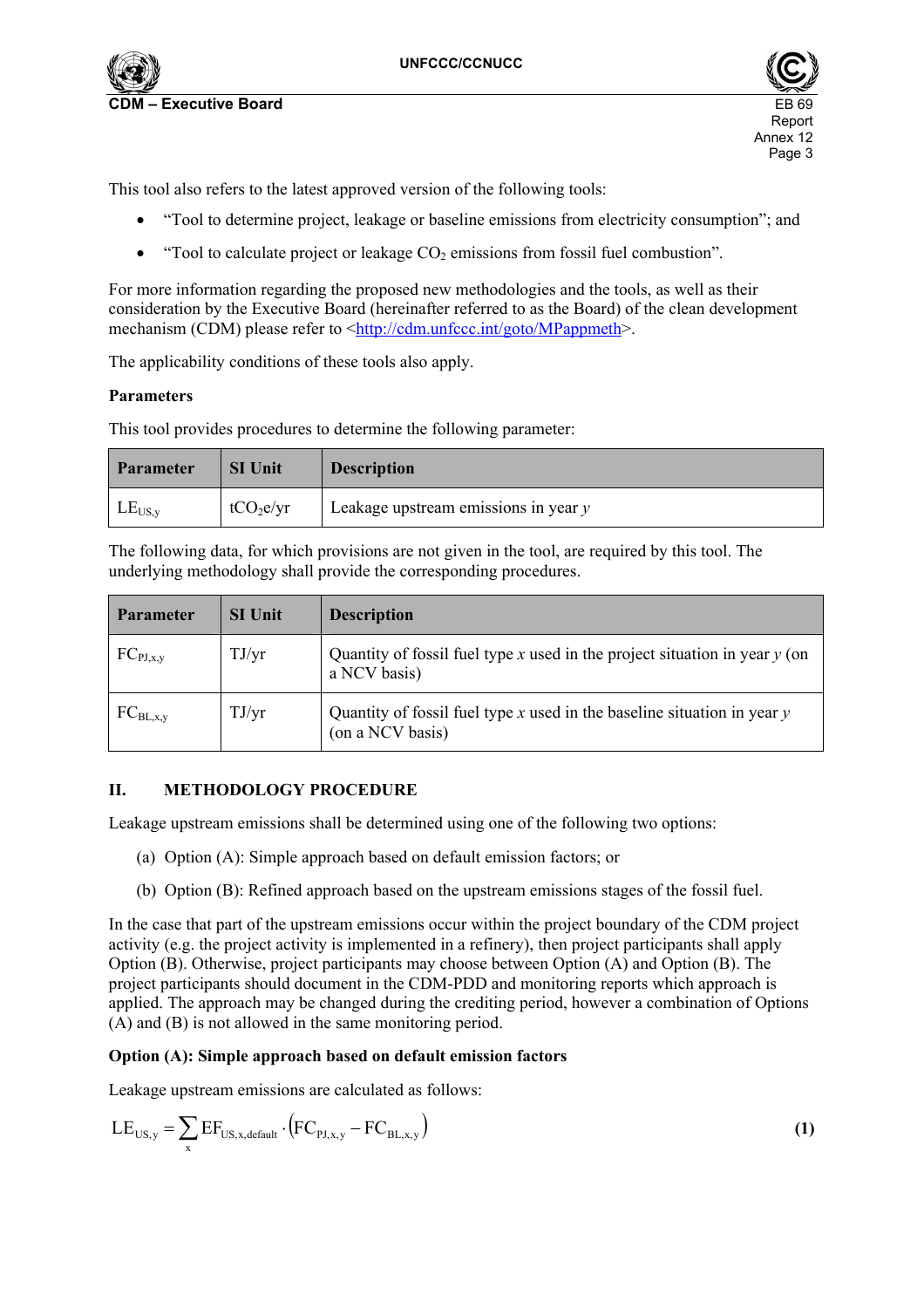$\overline{a}$ 



If  $LE_{USy}$  is calculated as a value of less than 0, then a value of 0 shall be used instead, unless the methodology referencing this tool specifies that negative values for  $LE_{USy}$  are permitted.

| Where:                                          |                                                                                                                               |
|-------------------------------------------------|-------------------------------------------------------------------------------------------------------------------------------|
| $LE_{US, v}$                                    | = Leakage upstream emissions in year $y$ (tCO <sub>2</sub> e/yr)                                                              |
| $FC_{PJ, x,y}$                                  | = Quantity of fossil fuel type x used in the project situation in year $y(TJ/yr)$                                             |
| $FC_{BL,x,y}$                                   | $=$ Quantity of fossil fuel type x used in the baseline situation in year y (TJ/yr)                                           |
| $\mathrm{EF}_{\mathrm{US,x}, \mathrm{default}}$ | = Default emission factor for upstream emissions associated with consumption of<br>fossil fuel type x (tCO <sub>2</sub> e/TJ) |
| $\mathcal{X}$                                   | = Fossil fuel types used in the project and/or baseline situation and for which<br>upstream emissions should be determined    |

Select *EF<sub>US,x,default*</sub> from Table 1 for the corresponding fossil fuel type *x*. In this table, a simple default emission factors is provided for each fossil fuel type, not distinguishing factors for different fossil fuel origin except for coal based fuels. For this fuel type, there are default emission factors provided if it is known that the coal based fuel is wholly sourced from an underground mine or mine(s) located in the host country of the project activity. Default factors are also provided for the situation that this information is not available.

These default values have been determined using the approach for Option B.<sup>1</sup>

#### **Table 1: Default emission factors for upstream emissions for different types of fossil fuels (***EFUS,x,default***)**

| <b>Fossil fuel type x</b>          | Default emission factor $(tCO_2e/TJ)$ |
|------------------------------------|---------------------------------------|
| Natural Gas (NG)                   | 2.9                                   |
| Natural Gas Liquids (NGL)          | 2.2                                   |
| Liquefied Natural Gas (LNG)        | 16.2                                  |
| Compressed Natural Gas (CNG)       | 10                                    |
| Light Fuel Oil (Diesel)            | 16.7                                  |
| Heavy Fuel Oil (Bunker or Marine   |                                       |
| Type)                              | 9.4                                   |
| Gasoline                           | 13.5                                  |
| Kerosene (household and aviation)  | 8.5                                   |
| LPG (including butane and propane) | 8.7                                   |

<sup>1</sup> The approach to calculate the default values is to sum together the emission factors for each of the upstream emission stages for fossil fuel type *x*, as listed in Table 3. Natural gas, liquefied natural gas, oil and coal are commodities that are traded globally. The fuels are produced in Annex I countries in various quantities and therefore the emissions produced during the Exploration and Production, Upgrading and/or Refining Transportation stages are already considered in the National inventories of these Annex I countries. In order to avoid double counting, each emission factor (for natural gas, liquefied natural gas, oil and coal) is multiplied by a correction factor which accounts for the exporting activity from Annex I countries, applying data published by the U.S Energy Information Administration, International Energy Statistics and BP Statistical Review of World Energy. The correction factors for natural gas based fossil fuel types (Except LNG), liquefied natural gas, oil based fossil fuel types and coal/lignite are the following respectively: 0.26, 0.85, 0.76 and 0.48.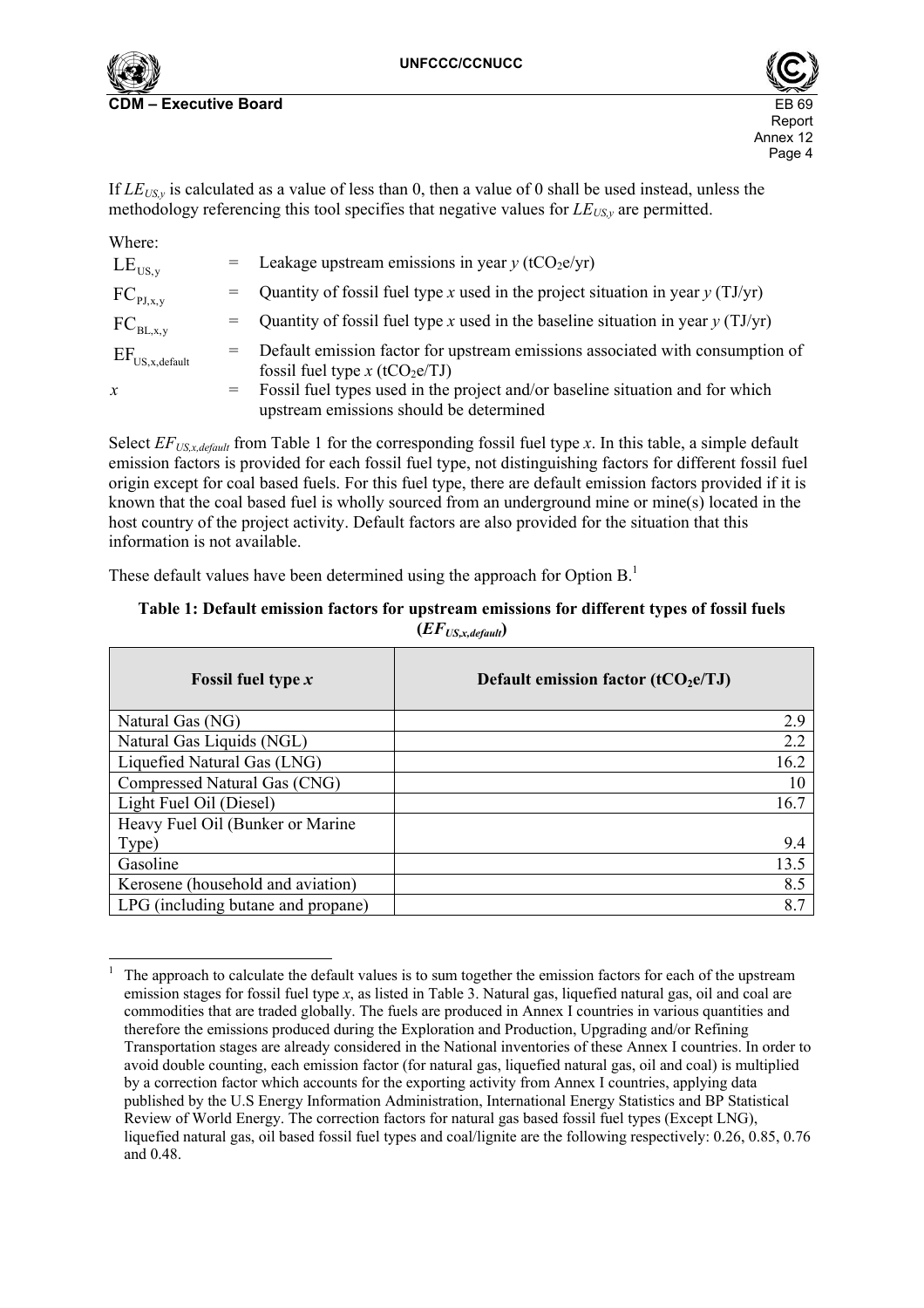



| Fossil fuel type $x$  |               | Default emission factor $(tCO_2e/TJ)$ |
|-----------------------|---------------|---------------------------------------|
| Coal/lignite          | Lignite       | 2.9                                   |
| (unknown mine         | Surface mine, |                                       |
| $location(s)$ or      | or any other  |                                       |
| coal/lignite not 100% | situation     | 2.8                                   |
| sourced from within   | Underground   |                                       |
| host country)         | (100%         |                                       |
|                       | source)       | 10.4                                  |
| Coal/lignite          | Lignite       | 6.0                                   |
| $(coal/lignite 100\%$ | Surface mine, |                                       |
| sourced from within   | or any other  |                                       |
| host country)         | situation     | 5.8                                   |
|                       | Underground   |                                       |
|                       | (100%         |                                       |
|                       | source)       | 21.4                                  |

#### **Option (B): Detailed approach based on upstream emissions stages**

This approach estimates upstream emissions by summing the emissions occurring in each upstream emissions stage relevant to the fossil fuel used in the project or baseline situation. This requires identifying:

- (a) Fossil fuel type(s) and origin;
- (b) Upstream emissions stages that are applicable to each fossil fuel type and origin; and
- (c) Emission factors corresponding to each applicable upstream emissions stage.

Upstream leakage emissions are then calculated as follows:

$$
LE_{US,y} = \sum_{x} \sum_{i} \sum_{j} EF_{i,j,x,y} \cdot (FC_{PI,x,j,y} - FC_{BL,x,j,y})
$$
 (2)

 $\overline{M}$ 

| w nere:             |     |                                                                                                                                                                                                 |
|---------------------|-----|-------------------------------------------------------------------------------------------------------------------------------------------------------------------------------------------------|
| $LE_{US,y}$         |     | Leakage upstream emissions in year $y$ (tCO <sub>2</sub> e/yr)                                                                                                                                  |
| $EF_{i,j,x,y}$      |     | Emission factor for upstream emissions stage <i>i</i> associated with consumption<br>of fossil fuel type x from fossil fuel origin <i>j</i> applicable to year <i>y</i> (tCO <sub>2</sub> e/TJ) |
| $FC_{PJ,x,j,y}$     | $=$ | Quantity of fossil fuel type $x$ from fossil fuel origin $j$ used in the project<br>situation in year $y(TJ/yr)$                                                                                |
| $FC_{BL,x,j,y}$     | $=$ | Quantity of fossil fuel type $x$ from fossil fuel origin $j$ used in the baseline<br>situation in year $y(TJ/yr)$                                                                               |
| $\boldsymbol{\chi}$ |     | Fossil fuel types for which upstream emissions are determined                                                                                                                                   |
| $\dot{i}$           | $=$ | Upstream emissions stage                                                                                                                                                                        |
| j                   | $=$ | Fossil fuel origin(s) in year $y$                                                                                                                                                               |
|                     |     |                                                                                                                                                                                                 |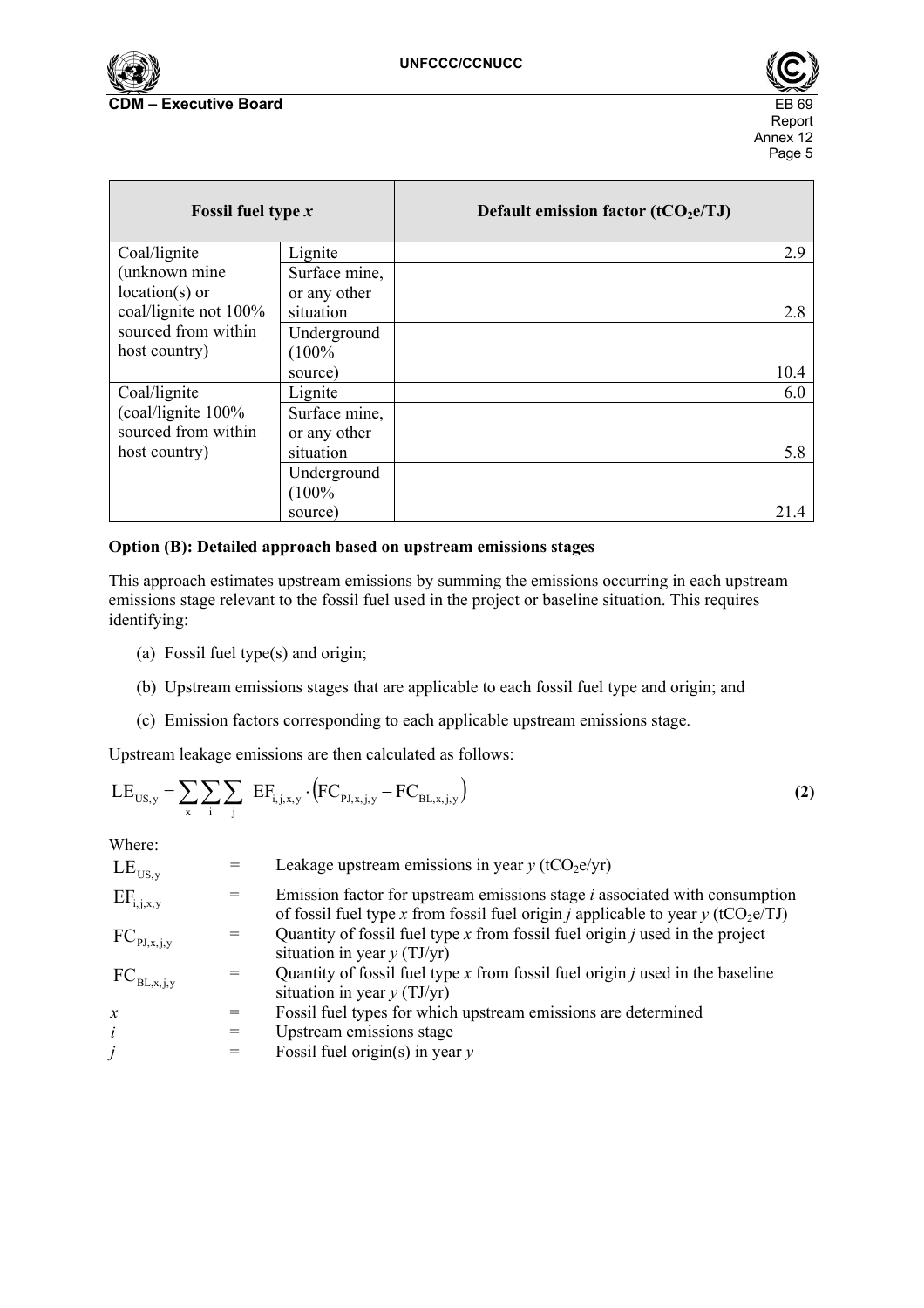



## *Step 1: Identifying the fossil fuel origin j*

The fossil fuel origin is needed to determine the emission factor for an upstream emissions stage using Option (B) and may also be useful for identifying the applicable upstream emissions stages for each fossil fuel type.

For oil based fossil fuel types, the fossil fuel origin is *global*.<sup>2</sup> For coal based fossil fuel types, the fossil fuel origin is also *global,* unless the fossil fuel origin is clearly identified as a mine located within the host country. For all other situations and fossil fuel types the fossil fuel origin must be determined. Where it is not possible to identify the fossil fuel origin, then it should be determined based on reasonable and conservative assumptions for the region or jurisdiction. For instance, if a fossil fuel type used in the project activity could potentially be sourced from one of several fossil fuel origins, then it can be assumed to have only one fossil fuel origin as long as this is justified to be conservative. The basis for determining the fossil fuel origin, and if relevant the justification of why any assumptions are conservative, shall be documented in the CDM-PDD and monitoring reports.

Each year it shall be checked if the fossil fuel origin(s) has changed, and if it has changed, then the Option (B) procedure must be updated.

As a check, the sum of the fossil fuel consumption of each fossil fuel origin for fossil fuel type *x* shall equal the quantity of fossil fuel *x* consumed in the baseline and project situations, as follows:

$$
FC_{p_{J,x,y}} = \sum_{j} FC_{p_{J,x,j,y}}
$$
 (3)

and

$$
FC_{BL,x,y} = \sum_{j} FC_{BL,x,j,y}
$$
 (4)

Where:

| $FC_{PJ,x,j,y}$ | Quantity of fossil fuel type $x$ from fossil fuel origin $i$ used in the project<br>situation in year $y(TJ/yr)$  |
|-----------------|-------------------------------------------------------------------------------------------------------------------|
| $FC_{BL,x,j,y}$ | Quantity of fossil fuel type $x$ from fossil fuel origin $j$ used in the baseline<br>situation in year $y(TJ/yr)$ |
| $FC_{PJ, x,y}$  | Quantity of fossil fuel type x used in the project situation in year $\gamma$ (TJ/yr)                             |
| $FC_{BL, x, y}$ | Quantity of fossil fuel type x used in the baseline situation in year $y(TJ/yr)$                                  |
| $\mathcal{X}$   | Fossil fuel types for which upstream emissions are determined<br>Fossil fuel origin(s) in year $y$                |

 $\frac{1}{2}$  A global fossil fuel origin represents the situation that it is not possible to confirm the exact source of the fossil fuel that would be replaced or used as a result of a CDM project activity, given that oil and its products are globally traded commodity. In which exact location oil production is increased or decreased as a result of a CDM project activity may depend on many factors, such as the marginal production costs, the location of the host country, the current prices for raw oil, or geopolitical factors. For example, a project activity located in an oil producing country may not necessarily impact the oil production in that country but could instead increase or decrease the export or import of oil.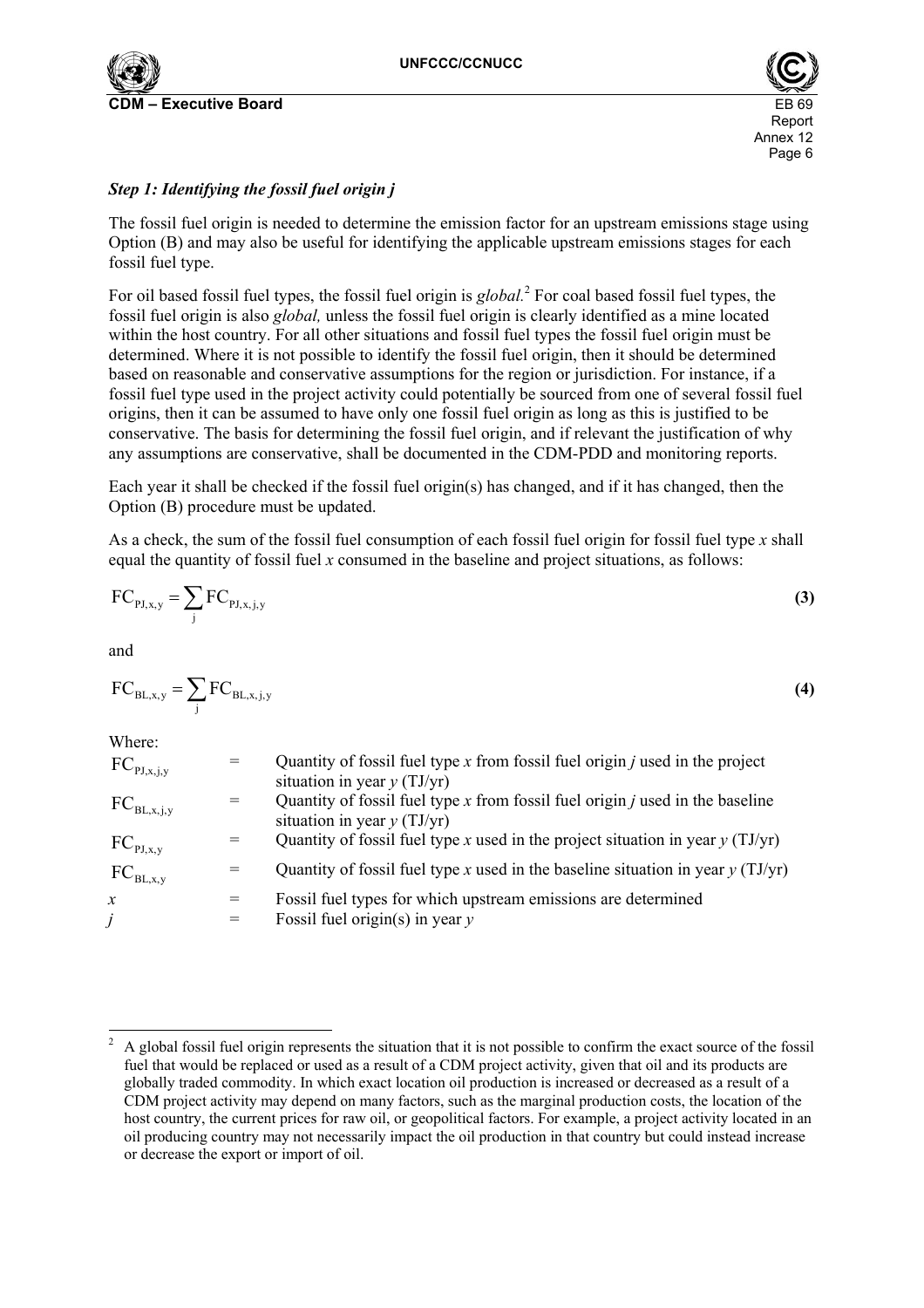



#### *Step 2: Identifying upstream emissions stages*

The upstream emissions stages *i* that are potentially applicable for each fossil fuel type and origin are listed in Table 3. Those stages that shall always be assumed to apply for a given fossil fuel type are identified as a mandatory upstream emissions stage. Otherwise, the stage may or may not apply depending on the project specific circumstance and fossil fuel origin. If there is uncertainty as to whether a particular stage is applicable, then for fuel consumption that is higher in the project situation than the baseline, then it shall be assumed to apply, and otherwise it shall be assumed to not apply.

## *Step 3: Identifying the emission factor corresponding to each upstream emissions stage (* $EF_{i,j,x,y}$ *)*

For fossil fuel types with a *global* fossil fuel origin or an origin identified to be located in an Annex 1 country, then the emission factor corresponding to specified upstream emissions stages *i* are calculated as follows:

- (a) For oil-based fuels, because their fossil fuel origin j is global, the emission factors for the Exploration and Production, Upgrading and/or Refining and Transportation stages shall be selected from the list of default emission factors in Table 3 (selecting an average, where a range in values is given), and multiplied by  $0.76^1$ ;
- (b) For coal based fuels with a fossil fuel origin j that is global, the emission factor for each upstream emission stage shall be selected from the list of default emission factors in Table 3 and multiplied by  $0.48^1$ ;
- (c) For natural gas based fossil fuel types (except LNG), with a fossil fuel origin j that is global, the emission factor for each upstream emission stage shall be selected from the list of default emission factors in Table 3 and multiplied by  $0.26^{\text{T}}$ ;
- (d) For liquefied natural gas, the emission factor for each upstream emission stage shall be selected from the list of default emission factors in Table 3 and multiplied by  $0.85^1$ ;
- (e) For a natural gas based fuel with a fossil fuel origin *j* located in an Annex 1 country, and the case that fuel consumption of type *x* from this origin *j* is higher in the baseline situation than in the project situation, then the emission factor is 0 for the Exploration and Production, and Processing stages.

For all other situations project participants may select for each upstream emissions stage *i*, from either Option (1) or Option (2) to determine the emission factor corresponding to each upstream emissions stage (e.g. different options may be selected for each upstream emission stages of fossil fuel type *x*  from fossil fuel origin *j*):

- Option (1): Select a default emission factor from Table 3;
- Option (2): Determine a refined emission factor that is specific to the project activity.

The data needed to support the development of refined emission factors may be difficult to obtain and the refined approach will typically only be practical for either fossil fuel origins that can be identified as a particular reservoir or mine or for upstream emissions stages that have few activities and the emission sources are easy to identify.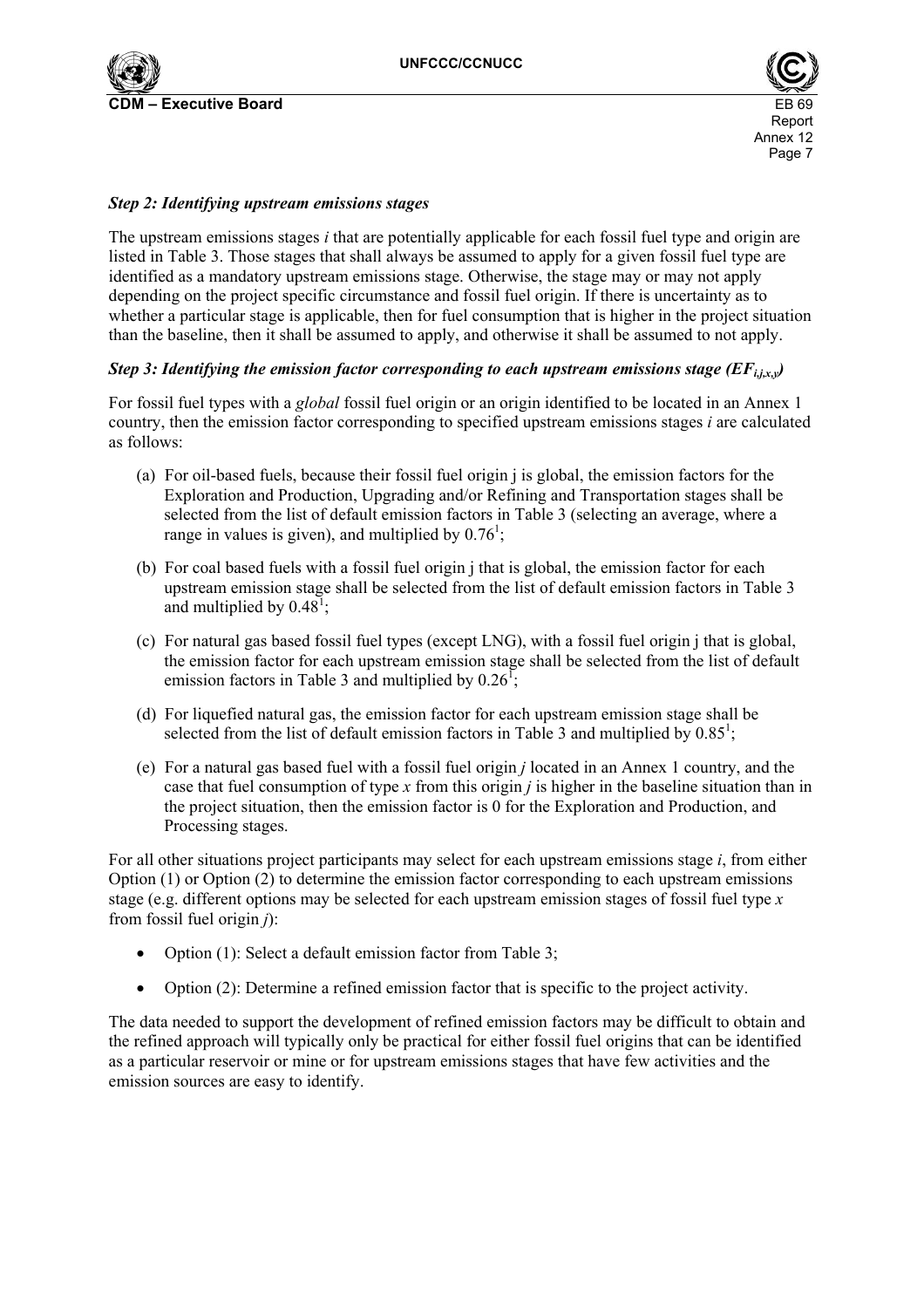

**Executive Board** 





#### **Option (1): Default emission factors**

Select  $EF_{i,j,x}$ , from the list of default emission factors for upstream emissions stages in Table 3. Where the default emission factor is given as a range of values, follow the instructions given in the table notes on how to choose the appropriate value within the range.

#### **Option (2): Refined emission factors**

Developing a refined  $EF_{i,j,x}$  requires determining the GHG emissions associated with the following emission sources in the upstream emissions stage:

- (a) For oil and natural gas based fossil fuels:
	- (i) Fossil fuel consumption  $(E_{Fuel ijx}t)$ ;
	- (ii) Purchased electricity consumption  $(E_{Electricity,i,x})$ ;
	- (iii) Flaring  $(E_{Flaring,i,x,t})$ ;
	- $(iv)$  Venting $(E_{Venting,i,j,x,t});$
	- (v) Leaks from equipment  $(E_{Leaks,i,x,t})$ ;
	- (vi) Storage losses (*EStorage Losses,i,j,x,t*);
- (b) For coal based fossil fuels:
	- (i) Fugitive methane emissions  $(E_{Fucitive,i,x,t})$ ;
	- (ii) Fossil fuel consumption  $(E_{Fuel.i, x,t})$ ; and
	- (iii) Purchased electricity consumption  $(E_{Electricity,i,xx})$ .

The calculation of the emission factor(s) shall be updated at the renewal of the crediting period or if the fossil fuel origin *j* changes.

To calculate the emission factor, the total GHG emissions from the upstream emissions stage during a representative time period *t* are divided by the amount of the fossil fuel output by the upstream emissions stage during the same time period  $t$  ( $FP_{i,i,x,t}$ ). Sufficient data should be used to ensure balanced weighting of any variations in emission intensities, such as due to seasonal variations in production and process performance. The time period *t* should therefore be at least one year.

The emission factor is calculated using Equation 5 for oil and natural gas based fossil fuels and Equation 6 for coal. A simplified approach is given in Equation 7 for the situation that the key activities of an upstream emissions stage comprise only transportation.

Refined emission factor for an upstream emissions stage associated with oil or natural gas based fuels are calculated as follows:

$$
EF_{i,j,x,y} = \frac{1}{FP_{i,j,x,t}} \cdot (E_{\text{Fuel},i,j,x,t} + E_{\text{Flaring},i,j,x,t} + E_{\text{Vending},i,j,x,t} + E_{\text{Leaks},i,j,x,t} + E_{\text{StorageLosses},i,j,x,t} + E_{\text{Electricity},i,j,x,t})
$$
\n
$$
\tag{5}
$$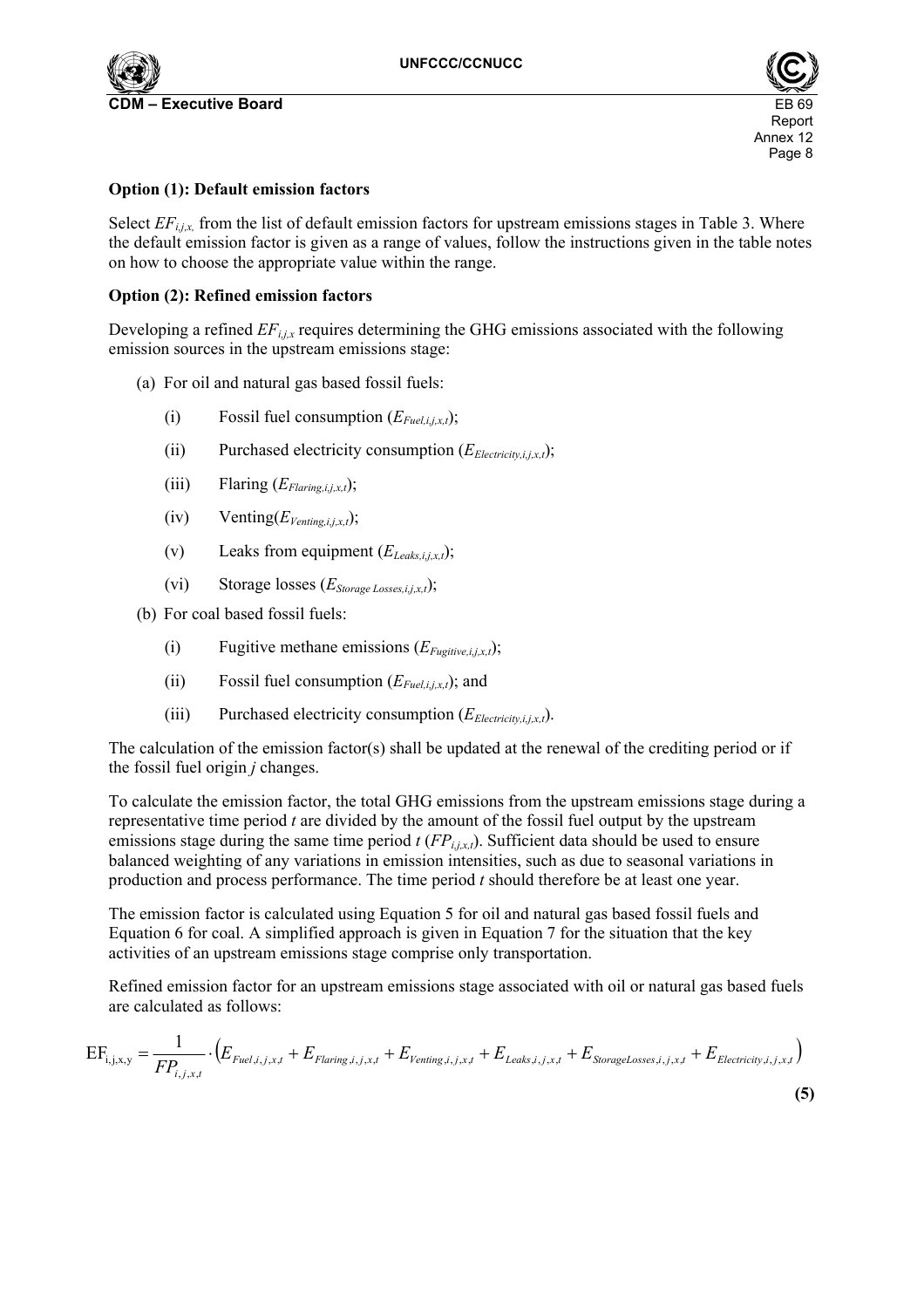



| Where:                               |     |                                                                                                                                                                                                           |
|--------------------------------------|-----|-----------------------------------------------------------------------------------------------------------------------------------------------------------------------------------------------------------|
| $\mathrm{EF}_{\mathrm{i,j,x,y}}$     | $=$ | Emission factor for upstream emissions associated with upstream emissions<br>stage <i>i</i> of fossil fuel <i>x</i> from fossil fuel origin <i>j</i> applicable for year <i>y</i> (tCO <sub>2</sub> e/TJ) |
| $FP_{i,j,x,t}$                       | $=$ | Fuel output from upstream emissions stage $i$ of fossil fuel type $x$ from fossil<br>fuel origin <i>j</i> in the time period $t(TJ)$                                                                      |
| $E_{\text{Full},i,j,x,t}$            | $=$ | Emissions from consumption within upstream emissions stage <i>i</i> of fossil fuel<br>type x from fossil fuel origin <i>j</i> in the time period <i>t</i> (tCO <sub>2</sub> e)                            |
| $E_{\text{Flaring},i,j,x,t}$         | $=$ | Emissions from flaring within upstream emissions stage $i$ of fossil fuel type $x$<br>from fossil fuel origin <i>j</i> in the time period <i>t</i> (tCO <sub>2</sub> e)                                   |
| $E_{\text{Vending},i,j,x,t}$         | $=$ | Emissions from venting within upstream emissions stage $i$ of fossil fuel type $x$<br>from fossil fuel origin <i>j</i> in the time period <i>t</i> (tCO <sub>2</sub> e).                                  |
| $E_{\text{Leaks},i,j,x,t}$           | $=$ | Emissions from fugitive equipment leaks within upstream emissions stage <i>i</i> of<br>fossil fuel type x from fossil fuel origin <i>j</i> in the time period $t$ (tCO <sub>2</sub> e)                    |
| $E_{\text{StorageLoss}, i, j, x, t}$ | $=$ | Emissions from storage losses within upstream emissions stage $i$ of fuel type $x$<br>from fossil fuel origin <i>j</i> in the time period <i>t</i> (tCO <sub>2</sub> e)                                   |
| $E_{Electricity,i,j,x,t}$            | $=$ | Emissions associated with electricity consumption within upstream emissions<br>stage <i>i</i> of fuel type <i>x</i> from fossil fuel origin <i>j</i> in the time period <i>t</i> (tCO <sub>2</sub> e)     |
| $\boldsymbol{\mathcal{X}}$           | $=$ | Fossil fuel types for which upstream emissions are determined                                                                                                                                             |
| $\dot{i}$                            | $=$ | Upstream emissions stage associated with oil and natural gas based fuels                                                                                                                                  |
| j                                    | $=$ | Fossil fuel origin(s) in year $y$                                                                                                                                                                         |
| $\boldsymbol{t}$                     | $=$ | Time period of at least one year                                                                                                                                                                          |

Refined emission factor for an upstream emissions stage associated with coal based fuels are calculated as follows:

$$
EF_{i,j,x,y} = \frac{1}{FP_{i,j,x,t}} \cdot (E_{\text{Fuel},i,j,x,t} + E_{\text{Fugitives},i,j,x,t} + E_{\text{Electricity},i,j,x,t})
$$
(6)

Where:

| $EF_{i,j,x,y}$                   |     | Emission factor for upstream emissions associated with upstream emissions<br>stage <i>i</i> of fossil fuel x from fossil fuel origin <i>j</i> applicable for year $y$ (tCO <sub>2</sub> e/TJ)         |
|----------------------------------|-----|-------------------------------------------------------------------------------------------------------------------------------------------------------------------------------------------------------|
| $FP_{i,j,x,t}$                   |     | Fuel output from upstream emissions stage <i>i</i> of fossil fuel type <i>x</i> from fossil<br>fuel origin <i>j</i> in the time period $t(TJ)$                                                        |
| $E_{\text{Euel},i,j,x,t}$        |     | Emissions from consumption within upstream emissions stage <i>i</i> of fossil fuel<br>type x from fossil fuel origin <i>j</i> in the time period <i>t</i> (tCO <sub>2</sub> e)                        |
| $E_{Fugitives,i,j,x,t}$          |     | GHG emission rate from fugitive sources within upstream emissions stage <i>i</i> of<br>fuel type x from fossil fuel origin <i>j</i> in the time period <i>t</i> (tCO <sub>2</sub> e)                  |
| $E_{\text{Electricity},i,j,x,t}$ |     | Emissions associated with electricity consumption within upstream emissions<br>stage <i>i</i> of fuel type <i>x</i> from fossil fuel origin <i>j</i> in the time period <i>t</i> (tCO <sub>2</sub> e) |
| $\boldsymbol{x}$                 |     | Fossil fuel types for which upstream emissions are determined                                                                                                                                         |
| i                                | $=$ | Upstream emissions stage associated with coal based fuels                                                                                                                                             |
|                                  | $=$ | Fossil fuel origin(s) in year $y$                                                                                                                                                                     |
| t                                |     | Time period of at least one year                                                                                                                                                                      |

A simplified equation is provided below to determine the refined emission factor for upstream emissions stages that only comprise transportation activities. As well as updating the emission factor at the renewal of the crediting period or if the fossil fuel origin changes, the emission factor shall also be recalculated if the mode of transportation *r* changes, or for the case that there is more than one transport mode *r* and the relevant proportion of fuel transported by these modes changes.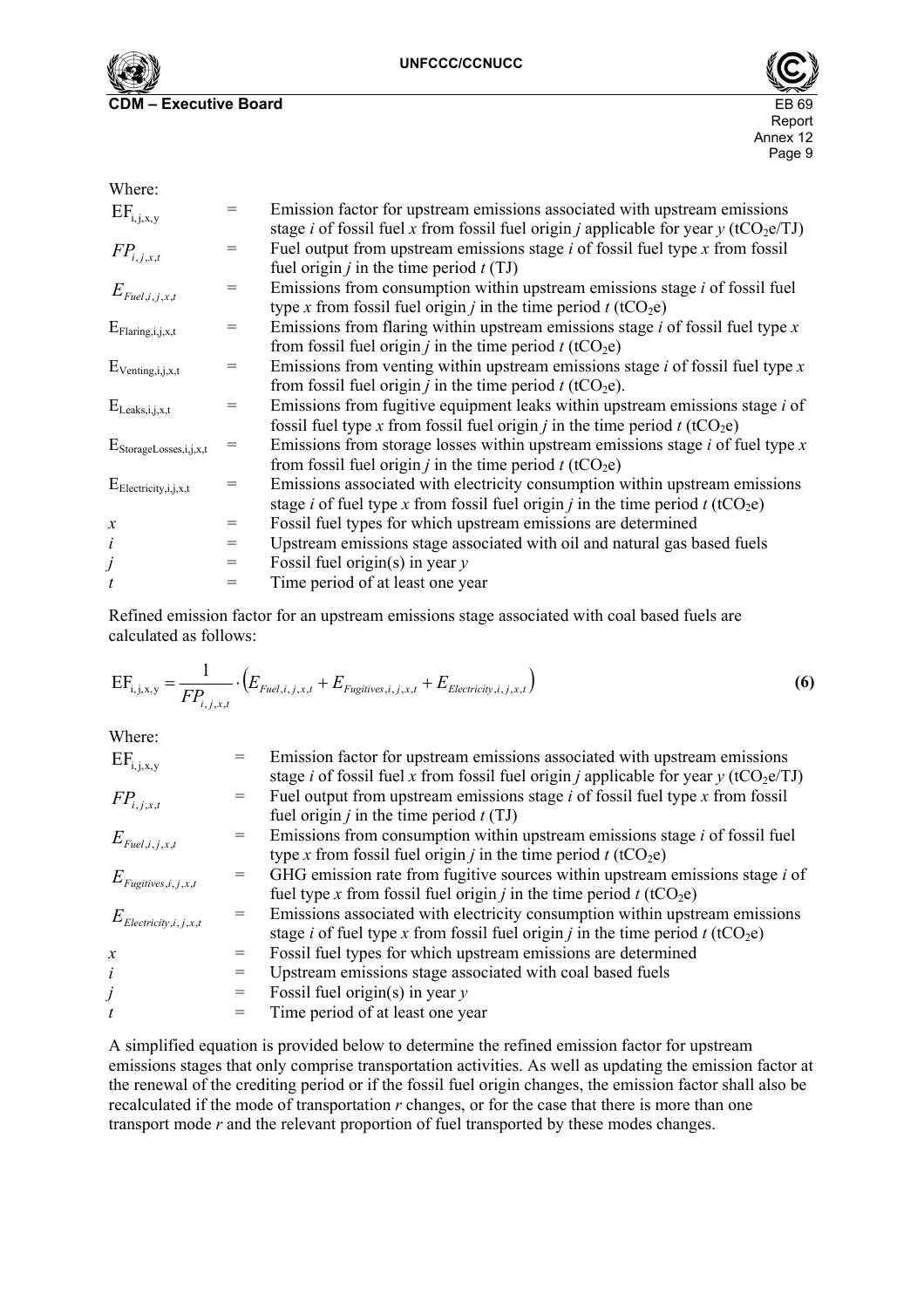



$$
EF_{i,j,x,y} = \frac{\sum_{r} \left( EF_{FT,r,degault} \cdot FP_{i,j,x,r,t} \cdot DT_{i,j,x,r,t} \right)}{NCV_x \cdot FP_{i,j,x,t}}
$$
\n
$$
(7)
$$

Where:

| $EF_{i,j,x,y}$               |     | Emission factor for upstream emissions associated with upstream emissions<br>stage <i>i</i> of fossil fuel x from fossil fuel origin <i>j</i> applicable for year $y$ (tCO <sub>2</sub> e/TJ) |
|------------------------------|-----|-----------------------------------------------------------------------------------------------------------------------------------------------------------------------------------------------|
| $\mathit{EF}_{FT,r,default}$ |     | Emission factor for the emissions associated with energy consumed in<br>transporting fossil fuel by mode $r$ (tCO <sub>2</sub> e/t km)                                                        |
| $FP_{i,j,x,r,t}$             |     | Fossil fuel type $x$ from fossil fuel origin $j$ transported in upstream emissions<br>stage <i>i</i> by mode <i>r</i> in the time period $t(TJ)$                                              |
| $DT_{i,j,x,r,t}$             | $=$ | Distance that fossil fuel x from fuel origin $j$ was transported by mode $r$ in<br>upstream emissions stage $i$ in the time period $t$ (km)                                                   |
| $NCV_x$                      |     | Net calorific value of the fossil fuel $x(TJ/t)$                                                                                                                                              |
| $FP_{i,j,x,t}$               |     | Fuel output from upstream emissions stage $i$ of fossil fuel type $x$ from fossil<br>fuel origin <i>j</i> in the time period $t(TJ)$                                                          |
| $\boldsymbol{x}$             | $=$ | Fossil fuel types for which upstream emissions are determined                                                                                                                                 |
| i                            | $=$ | Upstream emissions stage that comprises only transport activity                                                                                                                               |
| j                            | $=$ | Fossil fuel origin(s) in year $y$                                                                                                                                                             |
| $\boldsymbol{r}$             |     | Transport modes in year $y$                                                                                                                                                                   |
| $\boldsymbol{t}$             |     | Time period of at least one year                                                                                                                                                              |
|                              |     |                                                                                                                                                                                               |

Select  $E_{FT,r,default}$  from Table 2 for the corresponding transport mode *r*. In the case that a fuel type *x* is used both in the project activity and in the baseline, then the default emission factor for the baseline shall be applied where the fuel consumption under the baseline exceeds the fuel consumption under the project activity. Otherwise, the default emission factor for the project situation shall be applied.

| <b>Transport Mode</b>                                               | Default emission factor for baseline situation                                      | <b>Default emission factor for</b>            |
|---------------------------------------------------------------------|-------------------------------------------------------------------------------------|-----------------------------------------------|
|                                                                     | (tCO <sub>2</sub> /t km)                                                            | project situation<br>(tCO <sub>2</sub> /t km) |
| Road transport                                                      | $76 \times 10^{-6}$                                                                 | $129 \times 10^{-6}$                          |
| Rail transport                                                      | $22 \times 10^{-6}$                                                                 | $22 \times 10^{-6}$                           |
| Barge transport                                                     | $31 \times 10^{-6}$ or 0 if trip consists of international<br>shipping <sup>*</sup> | $31 \times 10^{-6}$                           |
| Short sea                                                           | $16 \times 10^{-6}$ or 0 if trip consists of international<br>shipping <sup>*</sup> | $16 \times 10^{-6}$                           |
| Deep-sea tanker                                                     | $5 \times 10^{-6}$ or 0 if trip consists of international<br>shipping <sup>®</sup>  | $5 \times 10^{-6}$                            |
| Intermodal road/rail                                                | $26 \times 10^{-6}$                                                                 | $26 \times 10^{-6}$                           |
| Intermodal road/barge                                               | $34 \times 10^{-6}$                                                                 | $34 \times 10^{-6}$                           |
| Intermodal road/short sea                                           | $21 \times 10^{-6}$                                                                 | $21 \times 10^{-6}$                           |
| Pipelines (Crude Oil and<br>Refined Product Transport) <sup>2</sup> | $2.8 \times 10^{-6}$                                                                | $5.9 \times 10^{-6}$                          |
| Pipelines (Natural Gas<br>Transmission) $3$                         | $5 \times 10^{-6}$                                                                  | $65 \times 10^{-6}$                           |
| Pipeline (Natural Gas<br>Distribution) $4$                          | $0.4 \times 10^{-6}$                                                                | $0.6 \times 10^{-6}$                          |

Table 2: Default emission factors for different modes of petroleum transportation ( $EF_{FT,r,deg_{t}}$ )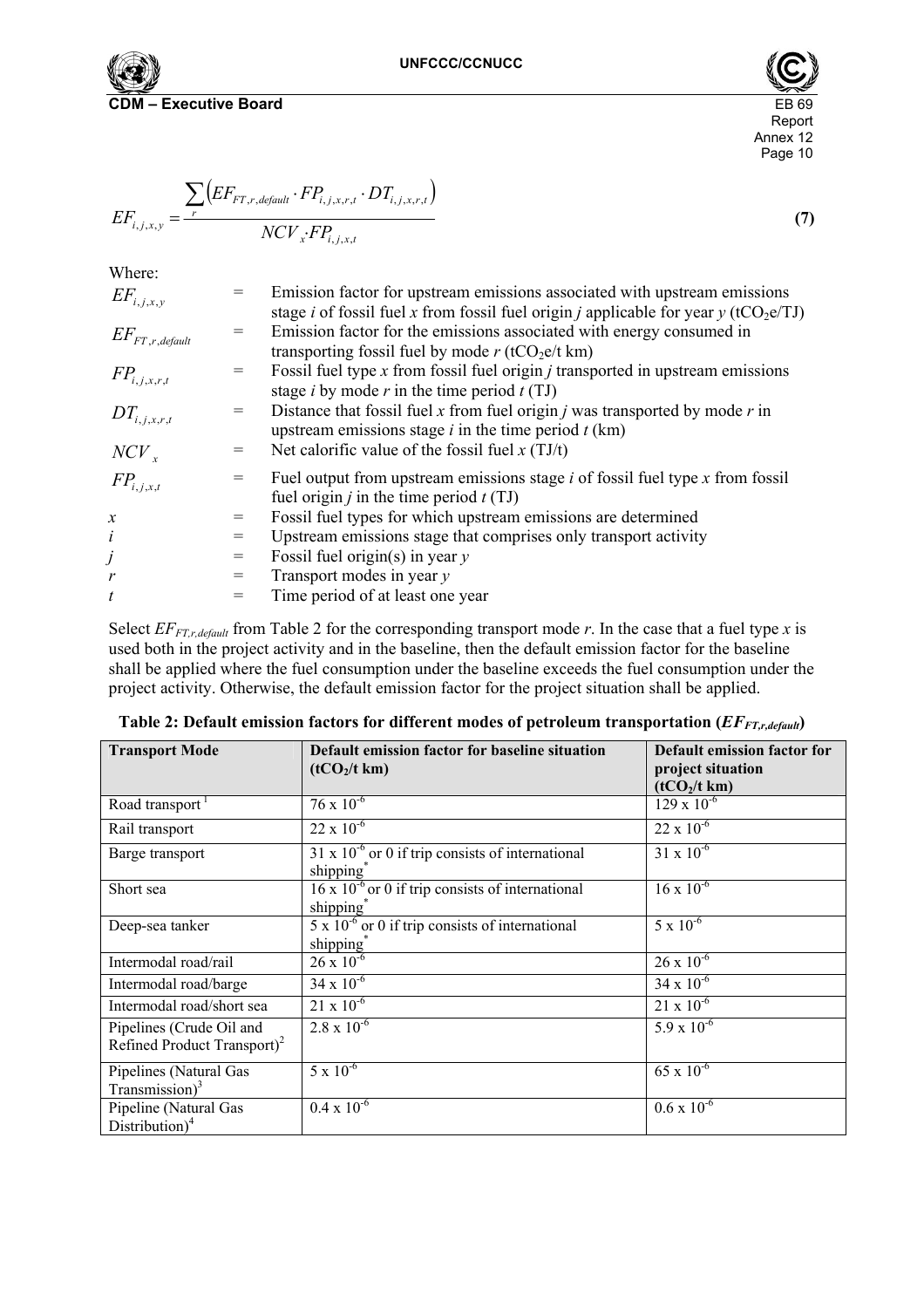



Source: *CEFIC. 2011. Guidelines for Measuring and Managing CO2 Emissions from Freight Transport Operations. Issue 1/March 2011. pp. 19*., and:

- 1. Emission factor for the baseline situation has been obtained from empirical data from European vehicles (Les émissions de CO2 par les poids lourds français entre 1996 et 2006 ont augmenté moins vite que les volumes transportés.. Commissariat Général au Développement Durable. # 25, 2009). The emission factor for the project situation has been derived based on custom design transient speed-time-gradient drive cycle (adapted from the international FIGE cycle), vehicle dimensional data, mathematical analysis of loading scenarios, and dynamic modeling based on engine power profiles, which, in turn, are a function of gross vehicle mass (GVM), load factor, speed/acceleration profiles and road gradient.
- 2. Based on detailed greenhouse gas emissions data and system data available for one major pipeline transporter of crude oil and refined petroleum products for different pipeline networks that operated in North America.
- 3. Based on detailed greenhouse gas emissions data and system data available for two natural gas transmission pipeline systems in North America.
- 4. Based on detailed greenhouse gas emissions data and system data available for two natural gas distribution pipeline systems in North America.
- \* Baseline emissions associated with international shipping are ignored in this tool, because emission reduction commitments set under the Kyoto Protocol do not include emissions by international shipping.

#### *Determining the emissions from emission sources*

 $\overline{a}$ 

Emissions associated with electricity consumption (*E<sub>Electricity,i,j,x,y*) shall be determined using the "Tool</sub> to determine project, leakage or baseline emissions from electricity consumption". Emissions associated with fossil fuel consumption (*EFuel,i,j,x,y*) shall be determined using the "Tool to calculate project or leakage  $CO<sub>2</sub>$  emissions from fossil fuel combustion".

Project participants may choose between two options to determine the emissions from the remaining emission sources  $(E_{Flaring,i,j,x, y}, E_{Vending,i,j,x, y}, E_{Leaks,i,j,x, y}, E_{Storage Losses,i,j,x, y}, E_{Fugitive,i,j,x, y})$ :

- Option (i): use the applicable Tier 2 or 3 calculation procedures in the IPCC 2006 Guidelines;<sup>3</sup> or
- Option (ii): reference the emission rate from reputable published emissions inventories where these exist (for example, country-specific and industry-specific emission inventories published by national reporting entities and industry associations, confirming that these have been developed using a IPCC Tier 2 or Tier 3 approach).

<sup>3</sup> *Volume 2 - Energy* of the *IPCC 2006 Guidelines* is designed to assess GHG emissions contributions from sources that include those associated with an upstream emission stage. The guidelines provide separate procedures for assessing GHG emission contributions due to fugitive emissions and energy use. Methods for estimating fugitive emissions are provided in *Volume 2, Chapter 4 - Fugitive Emissions*. To apply a Tier 2 or Tier 3 methodology to a specific emissions stage requires determining the amount of fossil fuel and purchased electric power consumption by that stage, as well as the relevant activity data (such as the technology associated with venting, flaring, storage losses, and fugitive equipment leaks). For coal mining the method involves applying country or mine specific emission factors to the mining and ore preparation stages. For oil and natural gas systems, it is necessary to apply more complicated procedures involving bottom-up approaches. Examples of these are referenced in the IPCC 2006 Guidelines, such as the API Compendium and similar guidelines published by other relevant industry associations.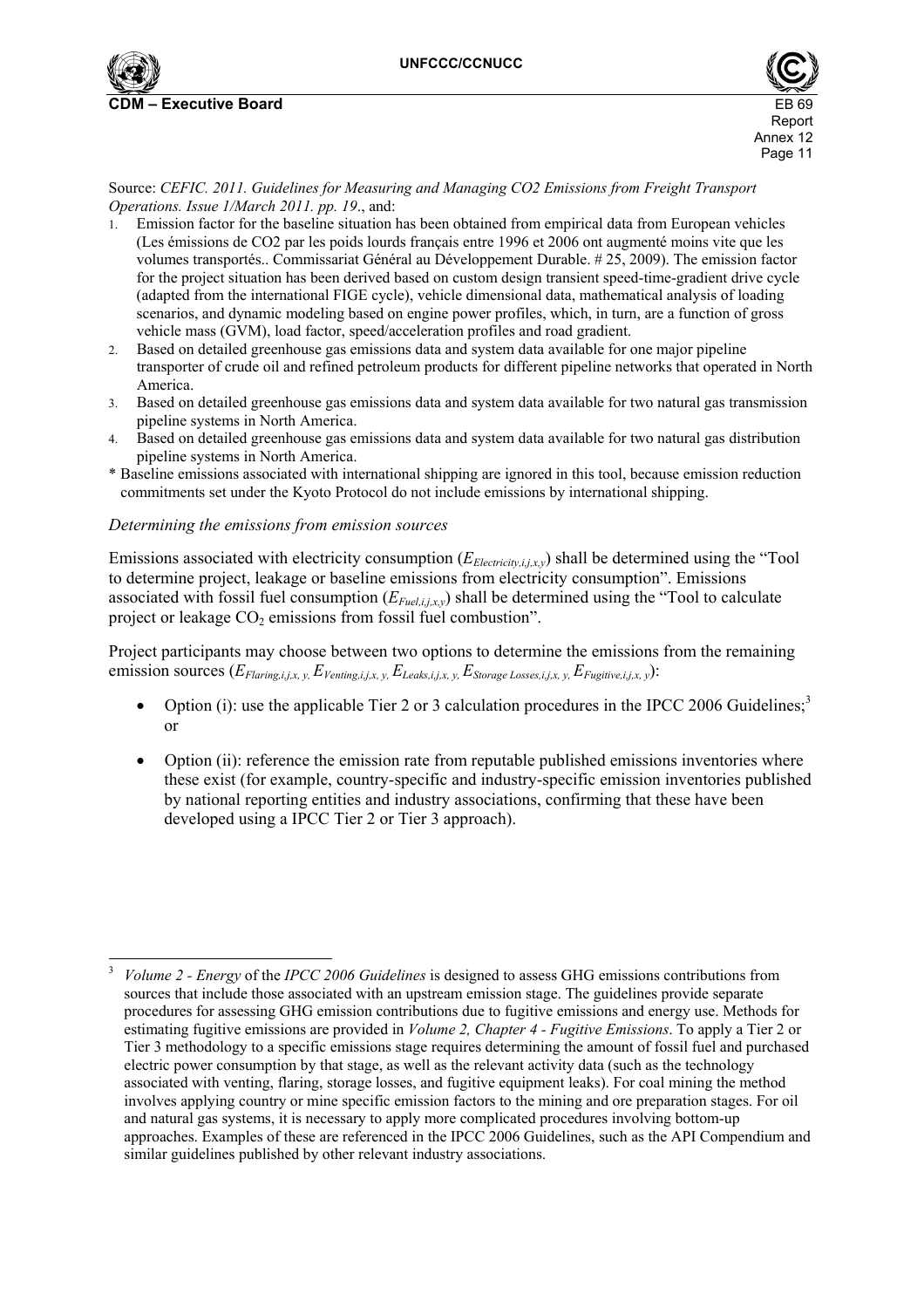



Document in the CDM-PDD and monitoring reports:

- (a) Activities within the stage that are associated with each emission source, and boundary of, the upstream emissions stage *i* (to assist with this, information is given in Table 3 about potential activities and emission sources that occur within each upstream emissions stage); and
- (b) The calculation of emissions for each emission source.

### **III. MONITORING METHODOLOGY**

#### **Monitoring procedures**

No monitoring is required for application of this tool.

## **IV. SUMMARY DATA PARAMETER TABLES**

| Data / Parameter: | NCV <sub>x</sub>                                                              |
|-------------------|-------------------------------------------------------------------------------|
| Data unit:        | TJ/t                                                                          |
| Description:      | Net calorific value of the fossil fuel $x$                                    |
| Source of data:   | Use IPCC default net calorific values (country-specific, if available), that  |
|                   | reasonably represent local circumstances. Choose the values in a conservative |
|                   | manner and justify the choice                                                 |
| Value applied     | Table 1.2 of Volume 2 – Energy, IPCC 2006 Guidelines, converting values to    |
|                   | TJ/t                                                                          |
| Any comment:      |                                                                               |

| Data / Parameter: | $DT_{i,i,x,r,t}$                                                                                                                                           |
|-------------------|------------------------------------------------------------------------------------------------------------------------------------------------------------|
| Data unit:        | km                                                                                                                                                         |
| Description:      | Distance that fossil fuel x from fuel origin <i>j</i> was transported by mode $r$ in                                                                       |
|                   | upstream emissions stage $i$ in the time period $t$                                                                                                        |
| Source of data:   | Relevant transportation statistics may be available from national statistics or                                                                            |
|                   | transportation departments, or from relevant trade associations                                                                                            |
| Value applied     | Document the basis for the applied values                                                                                                                  |
| Any comment:      | GHG emissions from international shipping must be ignored, because they are<br>excluded from reduction targets under the Kyoto Protocol. Thus, exclude the |
|                   | length of any international transportation segments when assessing the value of                                                                            |
|                   | $DT_{i,i,\underline{x},\underline{r},t}$                                                                                                                   |

| Data / Parameter: | $FP_{i,j,x,y}$                                                                    |
|-------------------|-----------------------------------------------------------------------------------|
| Data unit:        | TJ/yr                                                                             |
| Description:      | Fuel output from upstream emissions stage $i$ of fossil fuel type $x$ from fossil |
|                   | fuel origin $j$ in the time period $t$                                            |
| Source of data:   | Relevant production statistics may be available from national statistics or       |
|                   | energy departments, or from relevant trade associations                           |
| Value applied     | Document the basis for the applied values                                         |
| Any comment:      |                                                                                   |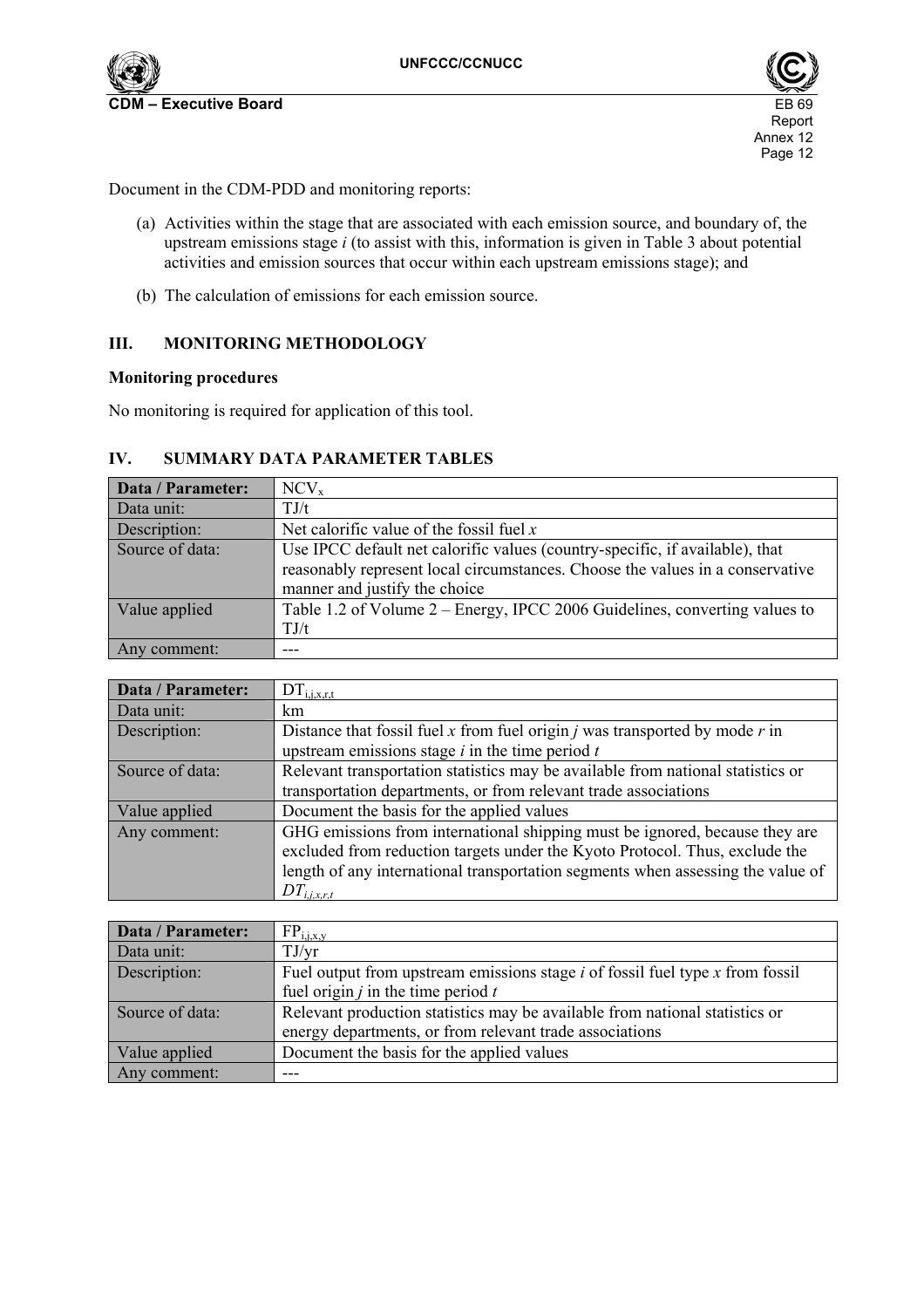



## **V. REFERENCES**

Alberta Energy Research Institute. 2009. Life Cycle Assessment Comparison of North American and Imported Crudes Prepared by Jacobs Consultancy and Life Cycle Associates LLC.

API. 2009. Compendium of Greenhouse Gas Emissions Methodologies for the Oil and Natural Gas Industry. Pp. 807. Available at: <http://www.api.org/ehs/climate/new/upload/2009\_GHG\_COMPENDIUM.pdf.>

Centre for Liquefied Natural Gas. 2009. Life Cycle Assessment of GHG Emissions from LNG and Coal Fires Generation Scenarios: Assumptions and Results. Prepared by PACE. VA.

CEFIC. 2011. Guidelines for Measuring and Managing CO2 Emissions from Freight Transport Operations. Issue 1/March 2011. pp. 19. Available at: www.cefic.org.

ICF International. 2011. APPENDIX B: Life Cycle Greenhouse Gas Emissions of Petroleum Products from WCSB Oil Sands Crudes Compared with Reference Crudes. A report prepared for Cardno ENTRIX, the U.S. Department of State's third-party environmental contractor for the Keystone XL Project environmental review. pp. 57.

His-Jen Chen and Yeh-Chion Lin. 2001. Case Studies on Optimum Reflux Ratio of Distillation Towers in Petroleum Refining Processses. Tamkang Journal of Science and Engineering. V 4, n 2 pp 105-110.

IPCC. 2006. Guidelines for National Greenhouse Gas Inventories. Volumes 1 to 5. Available at: <http://www.ipcc-nggip.iges.or.jp/public/2006gl/index.html>.

Jaramillo, P., W. Griffin, H. Matthews. Comparative Life Cycle Carbon Emissions of LNG Versus Coal Gas for Electricity Generation.

Summers, D.R., K.G. Moore and R. Maisonneuve. 2002. Properly Designed High Performance Trays Increase Column Efficiency and Capacity. Presented at the AIChE Spring National Meeting, March 12, 2002. New Orleans, Louisiana.10 pp. (Table 3).

Toyota Motor Corporation. 2004. Well-to-Wheel Analysis of Greenhouse Gas Emissions of Automotive Fuels in the Japanese Context. Well-to-Tank Report. Prepared by Mizuho Information & Research Institute, Inc.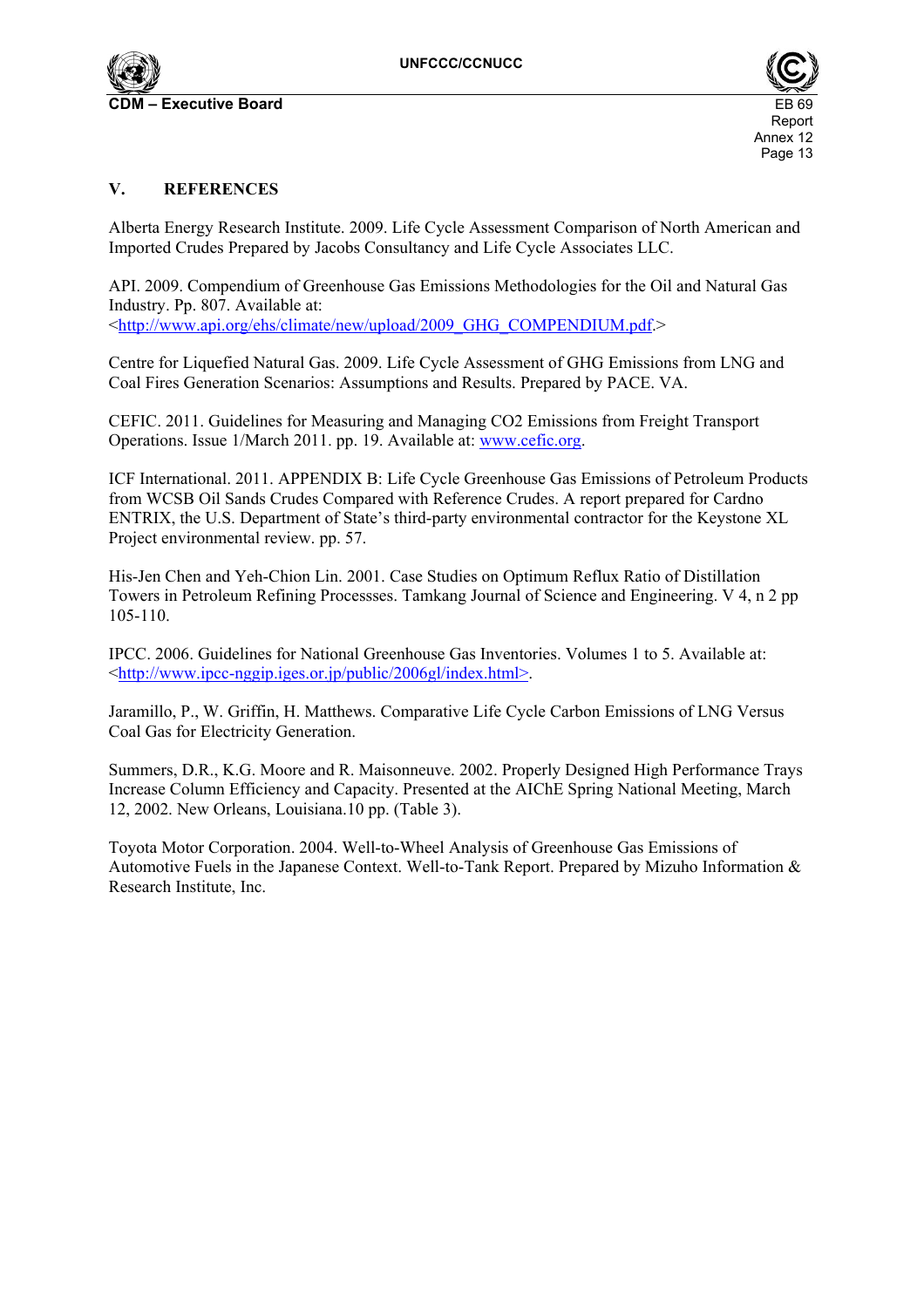



### **ANNEX 1**

## **DEFAULT EMISSION FACTORS FOR UPSTREAM EMISSIONS STAGES**

Information about potential key activities and emission sources that occur within each upstream emissions stage is presented in Table 3 for context. This information can also assist with the determination of refined emission factors, if the project proponent selects this option instead of using default emission factors.

| <b>Fossil fuel</b><br>type $x$ | <b>Potential</b><br>upstream<br>emissions stage | <b>Potential key</b><br>activities undertaken                                                                                                                                                                                                   | Typical relative emission contributions by<br>type of emission source |                                      |                      | <b>Default</b><br><b>Emission</b><br>Factor | <b>Mandatory</b><br>stage | Option<br>to<br>calculate     | Reference                                                                                                                                                                      |
|--------------------------------|-------------------------------------------------|-------------------------------------------------------------------------------------------------------------------------------------------------------------------------------------------------------------------------------------------------|-----------------------------------------------------------------------|--------------------------------------|----------------------|---------------------------------------------|---------------------------|-------------------------------|--------------------------------------------------------------------------------------------------------------------------------------------------------------------------------|
|                                |                                                 |                                                                                                                                                                                                                                                 | <b>Fossil fuel</b><br>consumption                                     | <b>Electric power</b><br>consumption | <b>Fugitives</b>     | (tCO2e/TJ)                                  |                           | refined<br>emission<br>factor |                                                                                                                                                                                |
| Natural Gas<br>(NG)            | NG Exploration<br>& Production                  | Drilling, well testing $\&$<br>servicing, field gas<br>gathering (including<br>compression and<br>hydrate control), and<br>produced water<br>separation and<br>disposal, plus<br>associated gas<br>conservation at oil<br>production facilities | Moderate to<br>High                                                   | Zero to<br>moderate                  | Small to<br>moderate | 3.4                                         | yes                       | yes                           | Detailed<br>California-<br>Modified<br>GREF <sup>4</sup><br>Pathway for<br>Liquefied<br>Natural Gas<br>(LNG)<br>from North<br>American<br>and Remote<br>Natural Gas<br>Sources |

#### **Table 3: Default upstream emission factors presented by upstream emissions stage for each type of fossil fuel**

<sup>&</sup>lt;sup>4</sup> The Greenhouse Gases, Regulated Emissions, and Energy Use in Transportation Model (GREET)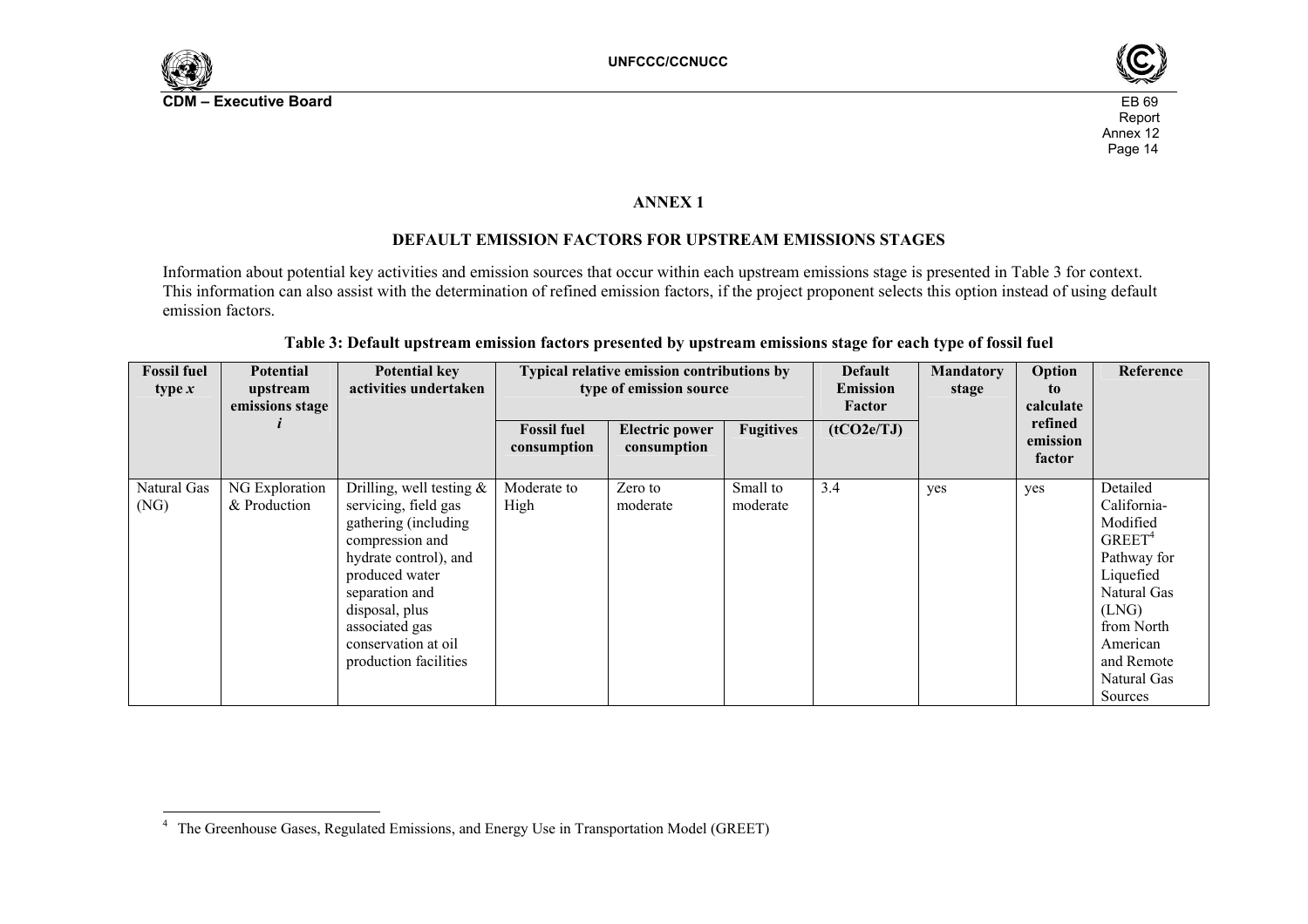



| <b>Fossil fuel</b><br>type $x$  | Potential<br>upstream<br>emissions stage  | <b>Potential key</b><br>activities undertaken                                                                                                            |                                   | Typical relative emission contributions by<br>type of emission source |                      | <b>Default</b><br><b>Mandatory</b><br><b>Emission</b><br>stage<br>Factor |     | Option<br>to<br>calculate     | Reference                                                                                                                                                                 |
|---------------------------------|-------------------------------------------|----------------------------------------------------------------------------------------------------------------------------------------------------------|-----------------------------------|-----------------------------------------------------------------------|----------------------|--------------------------------------------------------------------------|-----|-------------------------------|---------------------------------------------------------------------------------------------------------------------------------------------------------------------------|
|                                 |                                           |                                                                                                                                                          | <b>Fossil fuel</b><br>consumption | <b>Electric power</b><br>consumption                                  | <b>Fugitives</b>     | (tCO2e/TJ)                                                               |     | refined<br>emission<br>factor |                                                                                                                                                                           |
|                                 | NG Processing                             | Separation,<br>sweetening,<br>dehydration,<br>hydrocarbon dew point<br>control, produced<br>water disposal and<br>compression                            | Moderate to<br>High               | Zero to<br>moderate                                                   | Small to<br>moderate | 4                                                                        | no  | yes                           | Detailed<br>California-<br>Modified<br><b>GREET</b><br>Pathway for<br>Liquefied<br>Natural Gas<br>(LNG)<br>from North<br>American<br>and Remote<br>Natural Gas<br>Sources |
|                                 | NG Storage                                | NG re-compression<br>back into the<br>transmission system<br>and potentially<br>dehydration and<br>processing                                            | Moderate to<br>High               | Small to<br>moderate                                                  | Small to<br>moderate | 1.6                                                                      | no  | yes                           | <b>GREET Model</b>                                                                                                                                                        |
|                                 | <b>NG Distribution</b>                    | Pressure letdown from<br>the transmission<br>system and transport in<br>medium and low<br>pressure pipelines to<br>the end users                         | Zero to small                     | Zero to small                                                         | Small to<br>moderate | 2.2                                                                      | no  | yes                           | <b>GREET Model</b>                                                                                                                                                        |
| Natural Gas<br>Liquids<br>(NGL) | <b>NGL</b><br>Exploration &<br>Production | Storage of NGL at<br>field facilities and gas<br>processing plants, as<br>well as transportation<br>to central facilities<br>(i.e., by truck, rail, ship | Small to<br>moderate              | Zero to small                                                         | Moderate             | 3.4                                                                      | yes | yes                           | Detailed<br>California-<br>Modified<br><b>GREET</b><br>Pathway for<br>Liquefied                                                                                           |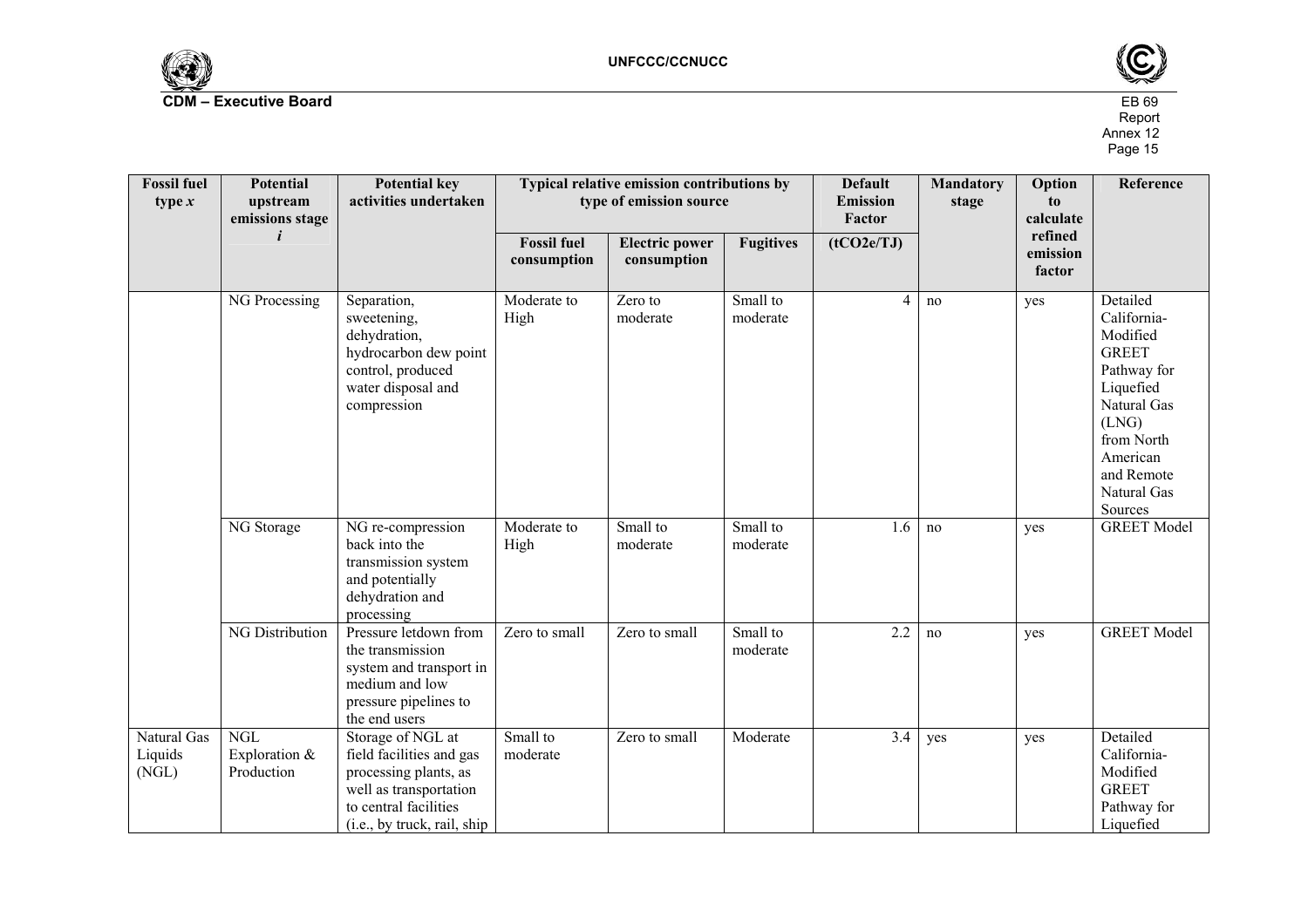



| <b>Fossil fuel</b><br>type $x$ | <b>Potential</b><br>upstream<br>emissions stage | <b>Potential key</b><br>activities undertaken                                                     | Typical relative emission contributions by<br>type of emission source |                                      |                      | <b>Default</b><br><b>Mandatory</b><br><b>Emission</b><br>stage<br>Factor |     | Option<br>to<br>calculate     | Reference                                                                              |
|--------------------------------|-------------------------------------------------|---------------------------------------------------------------------------------------------------|-----------------------------------------------------------------------|--------------------------------------|----------------------|--------------------------------------------------------------------------|-----|-------------------------------|----------------------------------------------------------------------------------------|
|                                |                                                 |                                                                                                   | <b>Fossil fuel</b><br>consumption                                     | <b>Electric power</b><br>consumption | <b>Fugitives</b>     | (tCO2e/TJ)                                                               |     | refined<br>emission<br>factor |                                                                                        |
|                                |                                                 | and/or pipelines)                                                                                 |                                                                       |                                      |                      |                                                                          |     |                               | Natural Gas<br>(LNG)<br>from North<br>American<br>and Remote<br>Natural Gas<br>Sources |
|                                | <b>NGL</b><br>Stabilization &<br>Treating       | Vapour pressure<br>control and potentially<br>treating to remove<br>reduced sulphur<br>compounds. | Small to<br>moderate                                                  | Zero to small                        | Small to<br>moderate | 2.1                                                                      | no  | yes                           | Assumed to be<br>the same as a<br>de-butanizer                                         |
|                                | <b>NGL</b><br>Transportation                    | Potentially by truck,<br>rail, ship and/or<br>pipelines                                           | Small to<br>moderate                                                  | Small to<br>moderate                 | Nil                  | 2.8                                                                      | yes | yes                           | AERI <sup>5</sup> (2009)                                                               |

<sup>5</sup> Alberta Energy Research Institute (AERI)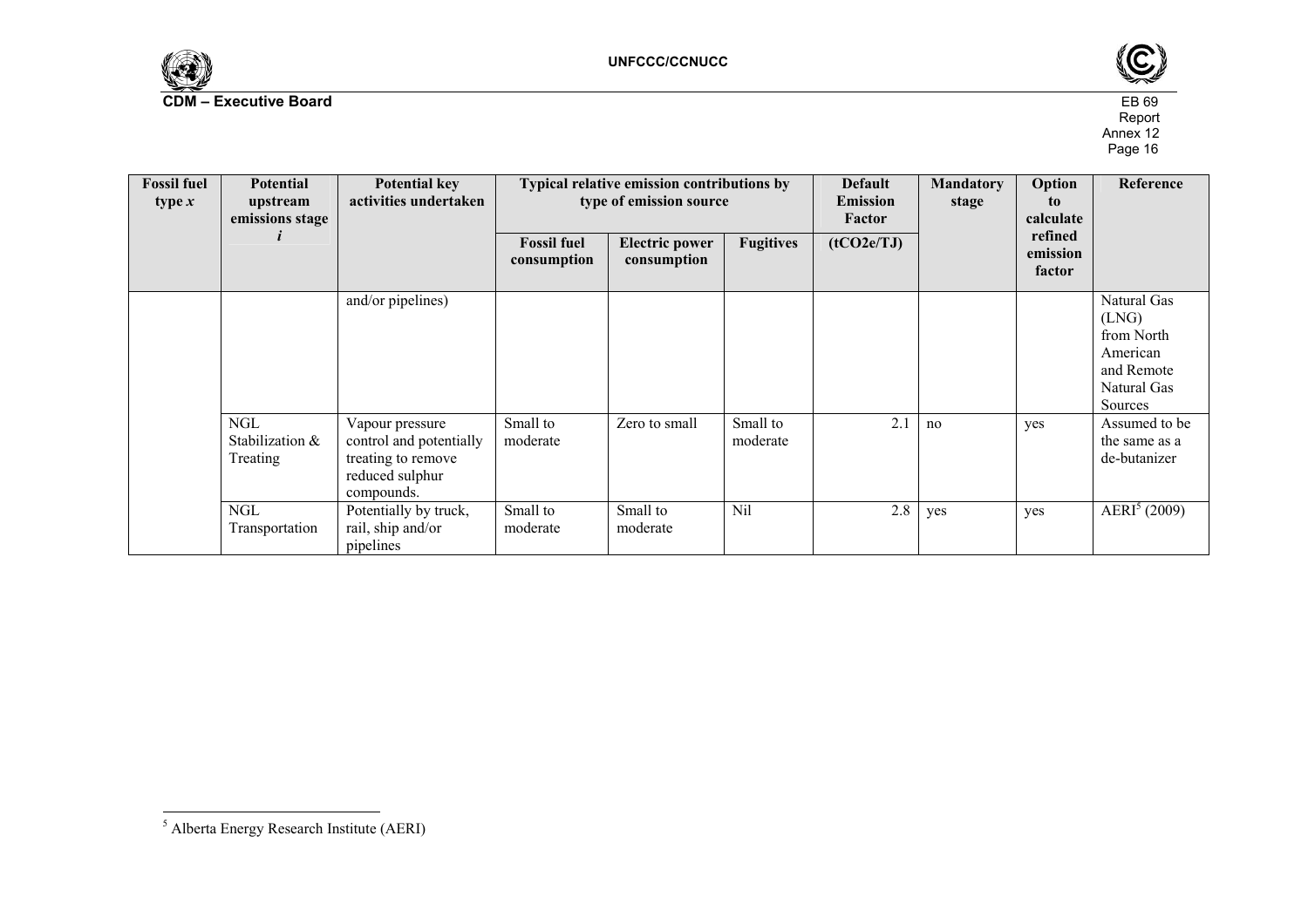



| <b>Fossil fuel</b><br>type $x$    | <b>Potential</b><br>upstream<br>emissions stage | <b>Potential key</b><br>activities undertaken                                                                                                                                                                                                                                                 | Typical relative emission contributions by<br>type of emission source |                                            |                                              | <b>Default</b><br><b>Mandatory</b><br><b>Emission</b><br>stage<br>Factor |           | Option<br>to<br>calculate     | Reference                                                                                                                                                                                                        |
|-----------------------------------|-------------------------------------------------|-----------------------------------------------------------------------------------------------------------------------------------------------------------------------------------------------------------------------------------------------------------------------------------------------|-----------------------------------------------------------------------|--------------------------------------------|----------------------------------------------|--------------------------------------------------------------------------|-----------|-------------------------------|------------------------------------------------------------------------------------------------------------------------------------------------------------------------------------------------------------------|
|                                   |                                                 |                                                                                                                                                                                                                                                                                               | <b>Fossil fuel</b><br>consumption                                     | <b>Electric power</b><br>consumption       | <b>Fugitives</b>                             | (tCO2e/TJ)                                                               |           | refined<br>emission<br>factor |                                                                                                                                                                                                                  |
| Liquefied<br>Natural Gas<br>(LNG) | NG Exploration<br>& Production<br>NG Processing | Drilling, well testing $\&$<br>servicing, field gas<br>gathering (including<br>compression and<br>hydrate control), and<br>produced water<br>separation and<br>disposal, plus<br>associated gas<br>conservation at oil<br>production facilities<br>Separation,<br>sweetening,<br>dehydration, | Moderate to<br>High<br>Moderate to<br>High                            | Zero to<br>moderate<br>Zero to<br>moderate | Small to<br>moderate<br>Small to<br>moderate | $\overline{3.4}$<br>4                                                    | yes<br>no | yes<br>yes                    | Detailed<br>California-<br>Modified<br><b>GREET</b><br>Pathway for<br>Liquefied<br>Natural Gas<br>(LNG)<br>from North<br>American<br>and Remote<br>Natural Gas<br>Sources<br>Detailed<br>California-<br>Modified |
|                                   | NG Transport                                    | hydrocarbon dew point<br>control, produced<br>water disposal and<br>compression<br>NG Transport to LNG                                                                                                                                                                                        | Moderate to                                                           | Small                                      | Small to                                     | 0.45                                                                     | no        | yes                           | <b>GREET</b><br>Pathway for<br>Liquefied<br>Natural Gas<br>(LNG) from<br>North American<br>and Remote<br>Natural Gas<br>Sources<br>Detailed                                                                      |
|                                   |                                                 | plant                                                                                                                                                                                                                                                                                         | High                                                                  |                                            | moderate                                     |                                                                          |           |                               | California-<br>Modified<br><b>GREET</b><br>Pathway for<br>Liquefied                                                                                                                                              |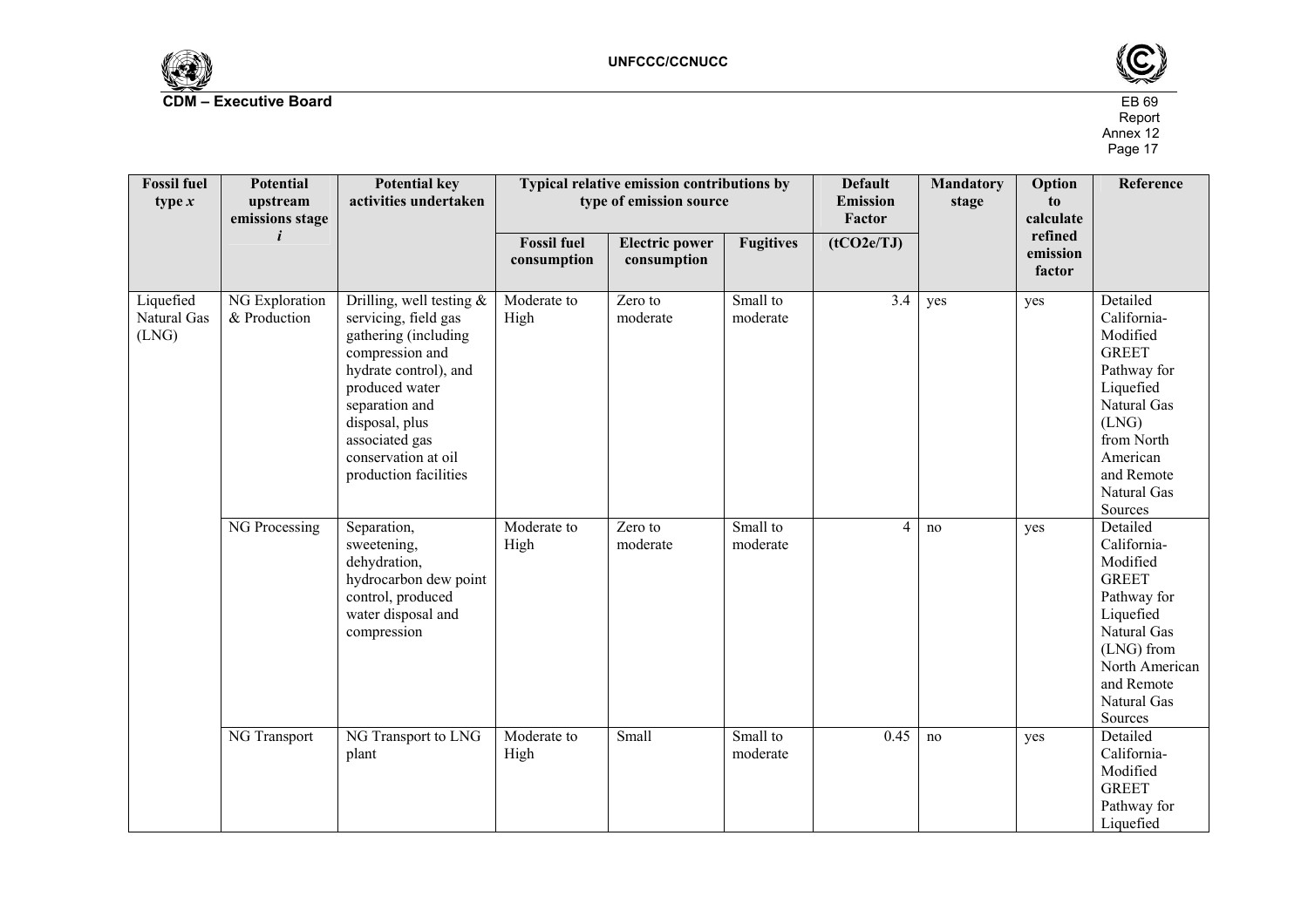



| <b>Fossil</b> fuel<br>type $x$ | <b>Potential</b><br>upstream<br>emissions stage                | <b>Potential key</b><br>activities undertaken                                                            |                                   | Typical relative emission contributions by<br>type of emission source |                      |            | <b>Mandatory</b><br>stage | Option<br>to<br>calculate     | Reference                                                                                                                                                                 |
|--------------------------------|----------------------------------------------------------------|----------------------------------------------------------------------------------------------------------|-----------------------------------|-----------------------------------------------------------------------|----------------------|------------|---------------------------|-------------------------------|---------------------------------------------------------------------------------------------------------------------------------------------------------------------------|
|                                |                                                                |                                                                                                          | <b>Fossil fuel</b><br>consumption | <b>Electric power</b><br>consumption                                  | <b>Fugitives</b>     | (tCO2e/TJ) |                           | refined<br>emission<br>factor |                                                                                                                                                                           |
|                                |                                                                |                                                                                                          |                                   |                                                                       |                      |            |                           |                               | Natural Gas<br>(LNG)<br>from North<br>American<br>and Remote<br>Natural Gas<br>Sources                                                                                    |
|                                | $\overline{\text{NG}}$<br>Liquefaction &<br><b>LNG</b> Storage | Compression,<br>refrigeration,<br>expansion cooling,<br>storage and<br>management of boil-<br>off losses | Moderate to<br>High               | Small to<br>moderate                                                  | Small to<br>moderate | 7.4        | yes                       | yes                           | Detailed<br>California-<br>Modified<br><b>GREET</b><br>Pathway for<br>Liquefied<br>Natural Gas<br>(LNG)<br>from North<br>American<br>and Remote<br>Natural Gas<br>Sources |
|                                | LNG<br>Transportation                                          | Tanker fuel and<br>management of boil-<br>off losses                                                     | Small to<br>moderate              | Small                                                                 | Small to<br>moderate | 3.5        | yes                       | yes                           | Detailed<br>California-<br>Modified<br><b>GREET</b><br>Pathway for<br>Liquefied<br>Natural Gas<br>(LNG)<br>from North<br>American<br>and Remote                           |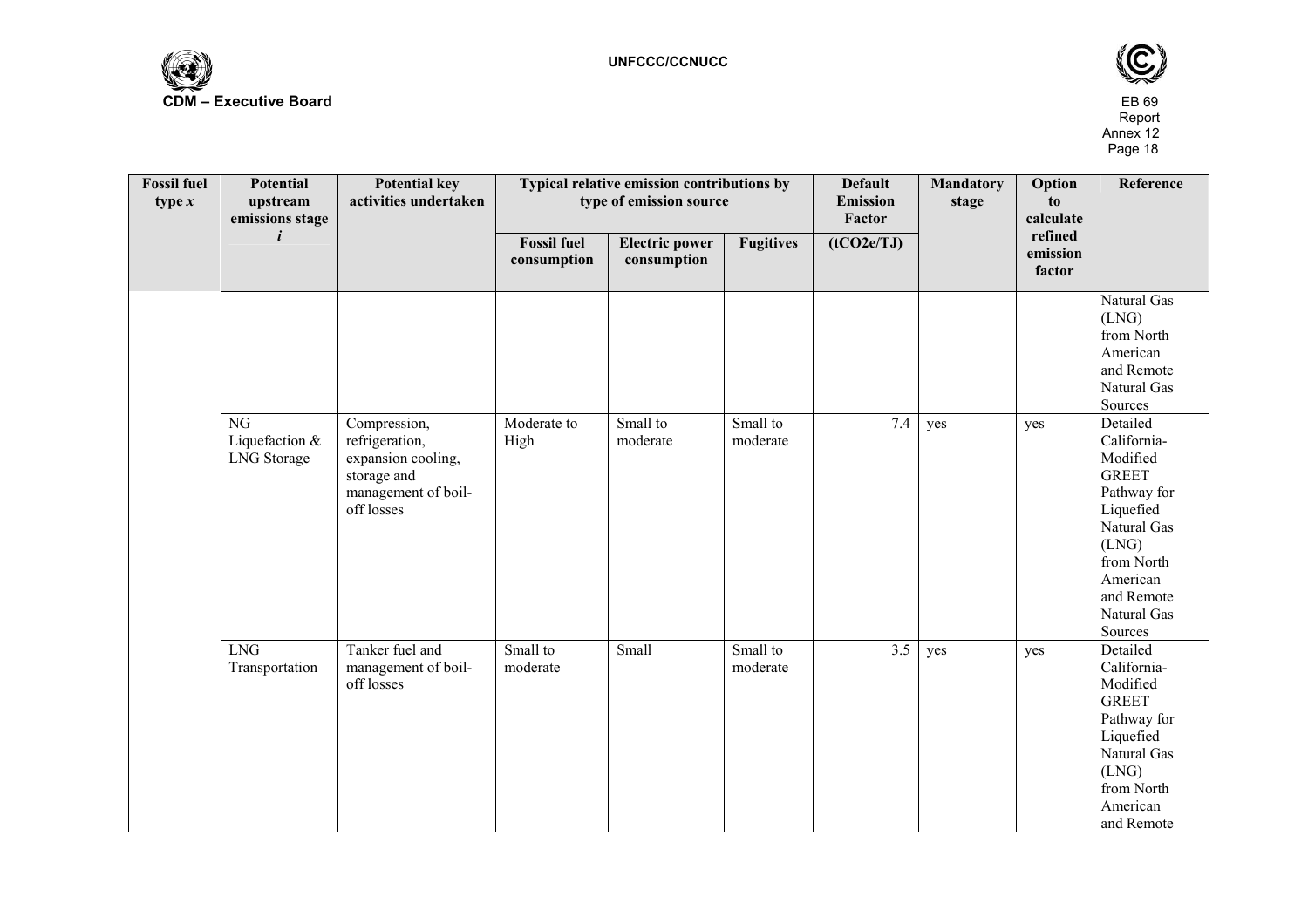



| <b>Fossil fuel</b><br>type $x$                                                                                                                                      | Potential<br>upstream<br>emissions stage          | <b>Potential key</b><br>activities undertaken                                                                |                                   | Typical relative emission contributions by<br>type of emission source |                      |            | Option<br><b>Mandatory</b><br>to<br>stage<br>refined | calculate          | Reference                                                                                                                                                                 |
|---------------------------------------------------------------------------------------------------------------------------------------------------------------------|---------------------------------------------------|--------------------------------------------------------------------------------------------------------------|-----------------------------------|-----------------------------------------------------------------------|----------------------|------------|------------------------------------------------------|--------------------|---------------------------------------------------------------------------------------------------------------------------------------------------------------------------|
|                                                                                                                                                                     |                                                   |                                                                                                              | <b>Fossil fuel</b><br>consumption | <b>Electric power</b><br>consumption                                  | <b>Fugitives</b>     | (tCO2e/TJ) |                                                      | emission<br>factor |                                                                                                                                                                           |
|                                                                                                                                                                     |                                                   |                                                                                                              |                                   |                                                                       |                      |            |                                                      |                    | Natural Gas<br>Sources                                                                                                                                                    |
|                                                                                                                                                                     | <b>NG Distribution</b>                            | Pressure letdown from<br>the transmission<br>system and transport in<br>medium and low<br>pressure pipelines | Zero to small                     | Zero to small                                                         | Small to<br>moderate | 0.26       | no                                                   | yes                | Detailed<br>California-<br>Modified<br><b>GREET</b><br>Pathway for<br>Liquefied<br>Natural Gas<br>(LNG)<br>from North<br>American<br>and Remote<br>Natural Gas<br>Sources |
| Compressed<br>Natural Gas<br>(CNG) It is<br>assumed that<br>CNG<br>consists of<br>half NG -<br>derived<br>CNG (11.2)<br>and half<br>$LNG -$<br>derived<br>CNG (19). | Production of<br>CNG at the final<br>sales point. | NG compression from<br>an inlet pressure of 35<br>to 2070 kPag up to<br>final pressure of<br>20,700 kPag     | Nil                               | Small to<br>moderate                                                  | Small                | 2.9        | yes                                                  | yes                | Well-to-wheels<br>Analysis of<br>Future<br>Automotive<br>Fuels and<br>Powertrains<br>in the European<br>Context<br>(Concawe)                                              |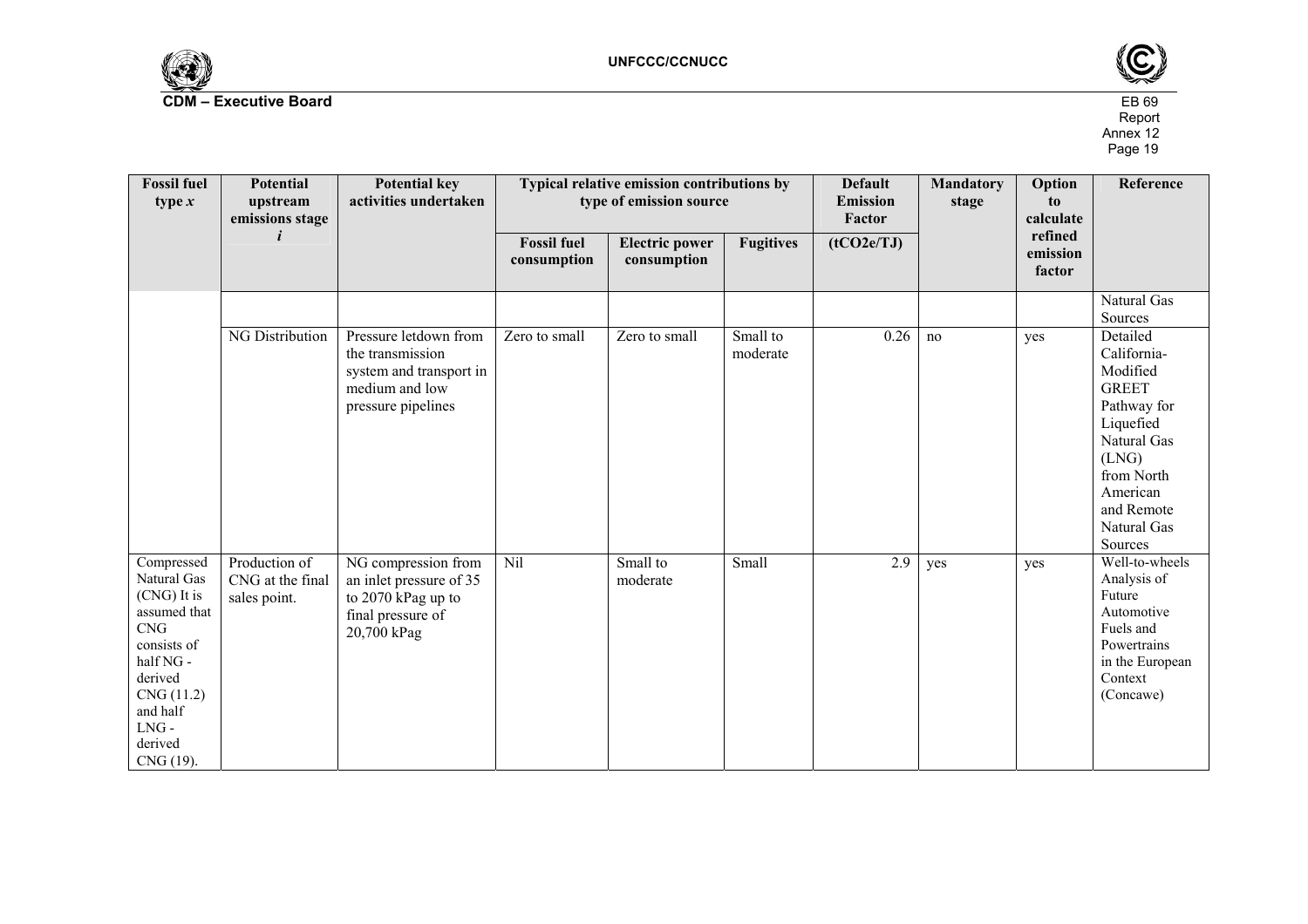



| <b>Fossil fuel</b><br>type $x$ | <b>Potential</b><br>upstream<br>emissions stage | <b>Potential key</b><br>activities undertaken                                                                                                                                                                                                                                                                                                                                                     |                                   | Typical relative emission contributions by<br>type of emission source |                      |                      | <b>Mandatory</b><br>stage | Option<br>to<br>calculate     | <b>Reference</b> |
|--------------------------------|-------------------------------------------------|---------------------------------------------------------------------------------------------------------------------------------------------------------------------------------------------------------------------------------------------------------------------------------------------------------------------------------------------------------------------------------------------------|-----------------------------------|-----------------------------------------------------------------------|----------------------|----------------------|---------------------------|-------------------------------|------------------|
|                                | i                                               |                                                                                                                                                                                                                                                                                                                                                                                                   | <b>Fossil fuel</b><br>consumption | <b>Electric power</b><br>consumption                                  | <b>Fugitives</b>     | Factor<br>(tCO2e/TJ) |                           | refined<br>emission<br>factor |                  |
| Light Fuel<br>Oil (Diesel)     | Crude Oil<br>Exploration $&$<br>Production      | Drilling, well<br>servicing, artificial lift<br>systems, enhanced<br>recovery (e.g., through<br>secondary and tertiary<br>recovery schemes),<br>transport to central<br>treating facilities (i.e.,<br>by truck or pipeline)<br>for solids and water<br>removal, water<br>disposal, waste gas<br>disposal, oil sands<br>mining and extraction,<br>bitumen and heavy oil<br>dilution and/or heating | Moderate to<br>high               | Zero to high                                                          | Small to<br>high     | 6.9                  | yes                       | no                            | ICF (2011)       |
|                                | Crude Oil<br>Transportation                     | Transport of treated<br>crude oil (including<br>heavy oil and bitumen)<br>to upgraders and/or<br>refineries by truck,<br>rail, ship and/or<br>pipeline, plus (where<br>applicable) diluent<br>recycle                                                                                                                                                                                             | Zero to<br>moderate               | Zero to<br>moderate                                                   | Nil                  | 1.5                  | no                        | no                            | AERI(2009)       |
|                                | Petroleum<br>Upgrading<br>and/or Refining       | Salt removal,<br>distillation, carbon<br>rejection and/or<br>hydrogen addition,<br>followed by product<br>fractionation, storage                                                                                                                                                                                                                                                                  | Moderate to<br>large              | Moderate                                                              | Small to<br>moderate | 12.7                 | yes                       | yes                           | AERI(2009)       |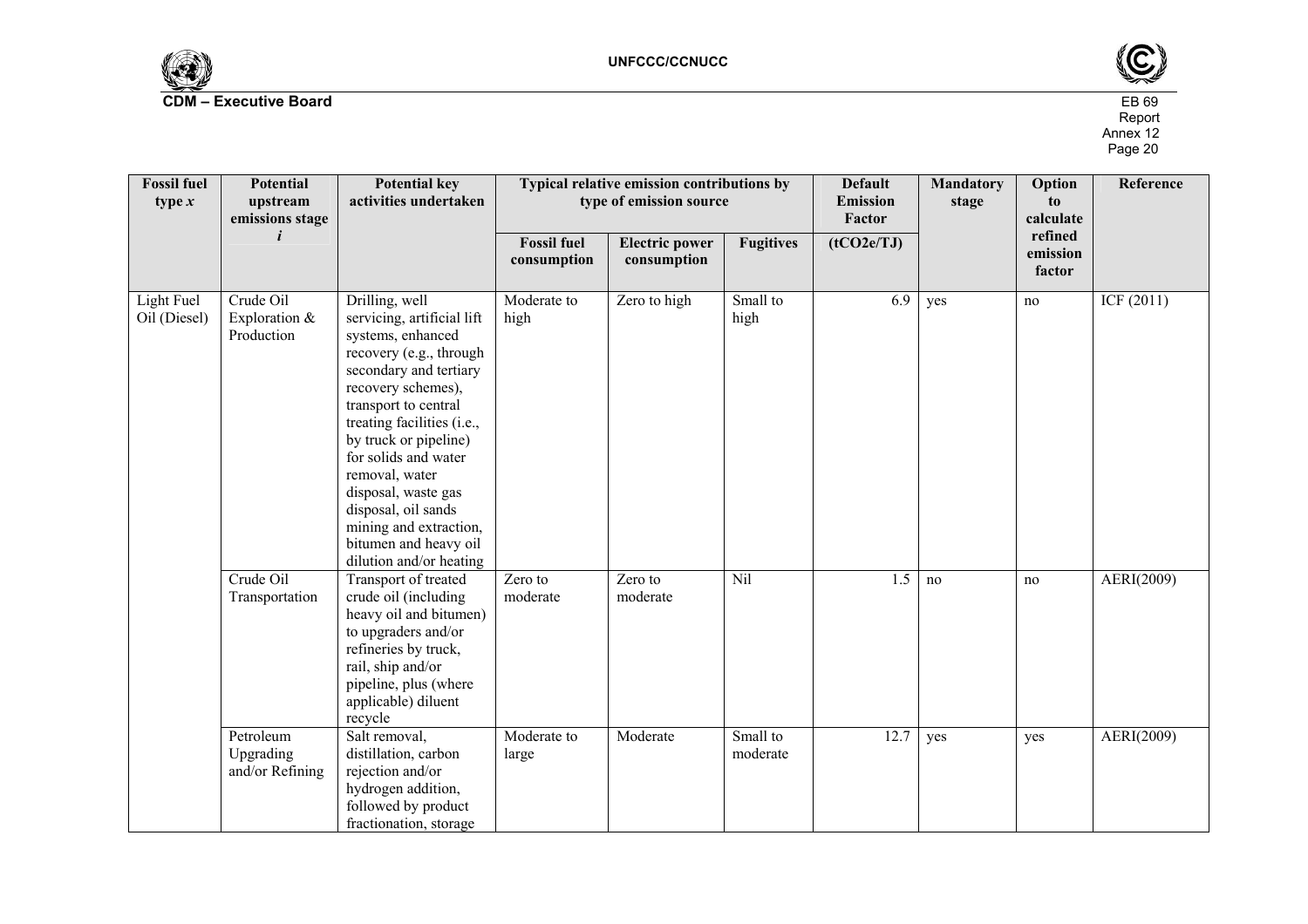



| <b>Fossil fuel</b><br>type $x$                  | <b>Potential</b><br>upstream<br>emissions stage | <b>Potential key</b><br>activities undertaken                                                                                                                                                                                                                                                                                                                                                     | Typical relative emission contributions by<br>type of emission source |                                      |                      | <b>Default</b><br><b>Emission</b><br>Factor | <b>Mandatory</b><br>stage | Option<br>to<br>calculate     | Reference                                    |
|-------------------------------------------------|-------------------------------------------------|---------------------------------------------------------------------------------------------------------------------------------------------------------------------------------------------------------------------------------------------------------------------------------------------------------------------------------------------------------------------------------------------------|-----------------------------------------------------------------------|--------------------------------------|----------------------|---------------------------------------------|---------------------------|-------------------------------|----------------------------------------------|
|                                                 |                                                 |                                                                                                                                                                                                                                                                                                                                                                                                   | <b>Fossil fuel</b><br>consumption                                     | <b>Electric power</b><br>consumption | <b>Fugitives</b>     | (tCO2e/TJ)                                  |                           | refined<br>emission<br>factor |                                              |
|                                                 |                                                 | and blending                                                                                                                                                                                                                                                                                                                                                                                      |                                                                       |                                      |                      |                                             |                           |                               |                                              |
|                                                 | Refined Product<br>Distribution                 | Transport to bulk<br>terminals and to retail<br>distribution sites by<br>truck, rail, ship and/or<br>pipeline                                                                                                                                                                                                                                                                                     | Zero to<br>moderate                                                   | Zero to small                        | Nil                  | 0.9                                         | yes                       | yes                           | Assumed to be<br>the same as for<br>gasoline |
| Heavy Fuel<br>Oil (Bunker<br>or Marine<br>Type) | Crude Oil<br>Exploration &<br>Production        | Drilling, well<br>servicing, artificial lift<br>systems, enhanced<br>recovery (e.g., through<br>secondary and tertiary<br>recovery schemes),<br>transport to central<br>treating facilities (i.e.,<br>by truck or pipeline)<br>for solids and water<br>removal, water<br>disposal, waste gas<br>disposal, oil sands<br>mining and extraction,<br>bitumen and heavy oil<br>dilution and/or heating | Moderate to<br>high                                                   | Zero to high                         | Small to<br>high     | 6.9                                         | yes                       | no                            | ICF (2011)                                   |
|                                                 | Transportation                                  | Transport of treated<br>crude oil (including<br>heavy oil and bitumen)<br>to upgraders and/or<br>refineries by truck,<br>rail, ship and/or<br>pipeline                                                                                                                                                                                                                                            | Zero to<br>moderate                                                   | Zero to<br>moderate                  | Nil                  | 1.5                                         | no                        | no                            | AERI(2009)                                   |
|                                                 | Upgrading or<br>Refining                        | Salt removal,<br>distillation, carbon                                                                                                                                                                                                                                                                                                                                                             | Moderate to<br>large                                                  | Moderate                             | Small to<br>moderate | 3.1                                         | yes                       | yes                           | <b>Toyoto Motor</b><br>Corporation           |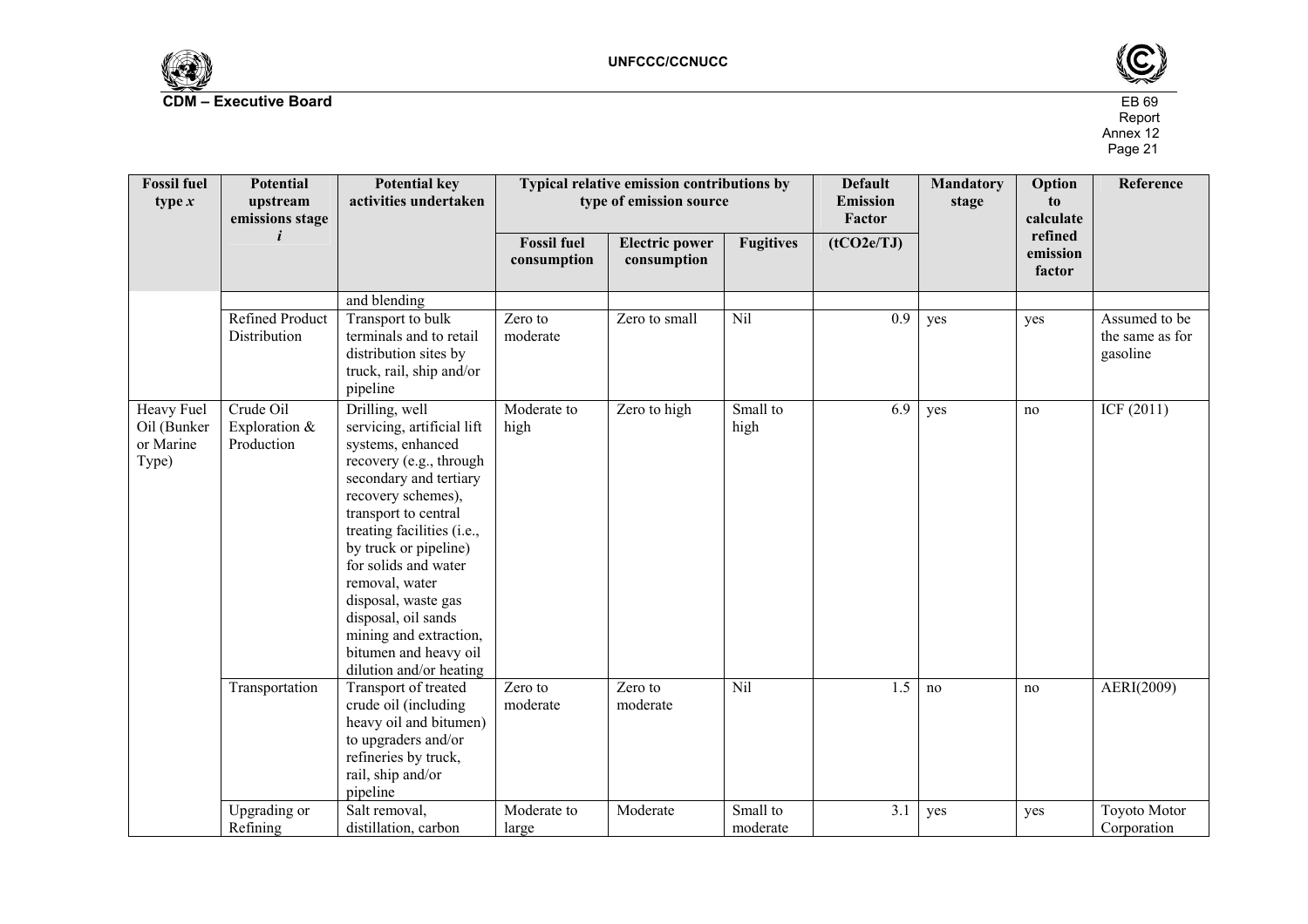



| <b>Fossil fuel</b><br>type $x$ | Potential<br>upstream<br>emissions stage | <b>Potential key</b><br>activities undertaken                                                                                                                                                                                                                                                                                                                                                     |                                   | Typical relative emission contributions by<br>type of emission source |                  |            | <b>Mandatory</b><br>stage | Option<br>to<br>calculate     | Reference                                    |
|--------------------------------|------------------------------------------|---------------------------------------------------------------------------------------------------------------------------------------------------------------------------------------------------------------------------------------------------------------------------------------------------------------------------------------------------------------------------------------------------|-----------------------------------|-----------------------------------------------------------------------|------------------|------------|---------------------------|-------------------------------|----------------------------------------------|
|                                |                                          |                                                                                                                                                                                                                                                                                                                                                                                                   | <b>Fossil fuel</b><br>consumption | <b>Electric power</b><br>consumption                                  | <b>Fugitives</b> | (tCO2e/TJ) |                           | refined<br>emission<br>factor |                                              |
|                                |                                          | rejection and/or<br>hydrogen addition,<br>followed by product<br>fractionation, storage<br>and blending                                                                                                                                                                                                                                                                                           |                                   |                                                                       |                  |            |                           |                               | (2004)                                       |
|                                | Distribution                             | Transport to bulk<br>terminals and to retail<br>distribution sites by<br>truck, rail, ship and/or<br>pipeline                                                                                                                                                                                                                                                                                     | Zero to<br>moderate               | Zero to small                                                         | Nil              | 0.9        | yes                       | yes                           | Assumed to be<br>the same as for<br>gasoline |
| Gasoline                       | Crude Oil<br>Exploration &<br>Production | Drilling, well<br>servicing, artificial lift<br>systems, enhanced<br>recovery (e.g., through<br>secondary and tertiary<br>recovery schemes),<br>transport to central<br>treating facilities (i.e.,<br>by truck or pipeline)<br>for solids and water<br>removal, water<br>disposal, waste gas<br>disposal, oil sands<br>mining and extraction,<br>bitumen and heavy oil<br>dilution and/or heating | Moderate to<br>high               | Zero to high                                                          | Small to<br>high | 6.9        | yes                       | no                            | ICF(2011)                                    |
|                                | Transportation                           | Transport of treated<br>crude oil (including<br>heavy oil and bitumen)<br>to upgraders and/or<br>refineries by truck,                                                                                                                                                                                                                                                                             | Zero to<br>moderate               | Zero to<br>moderate                                                   | Nil              | 1.5        | no                        | no                            | AERI(2009)                                   |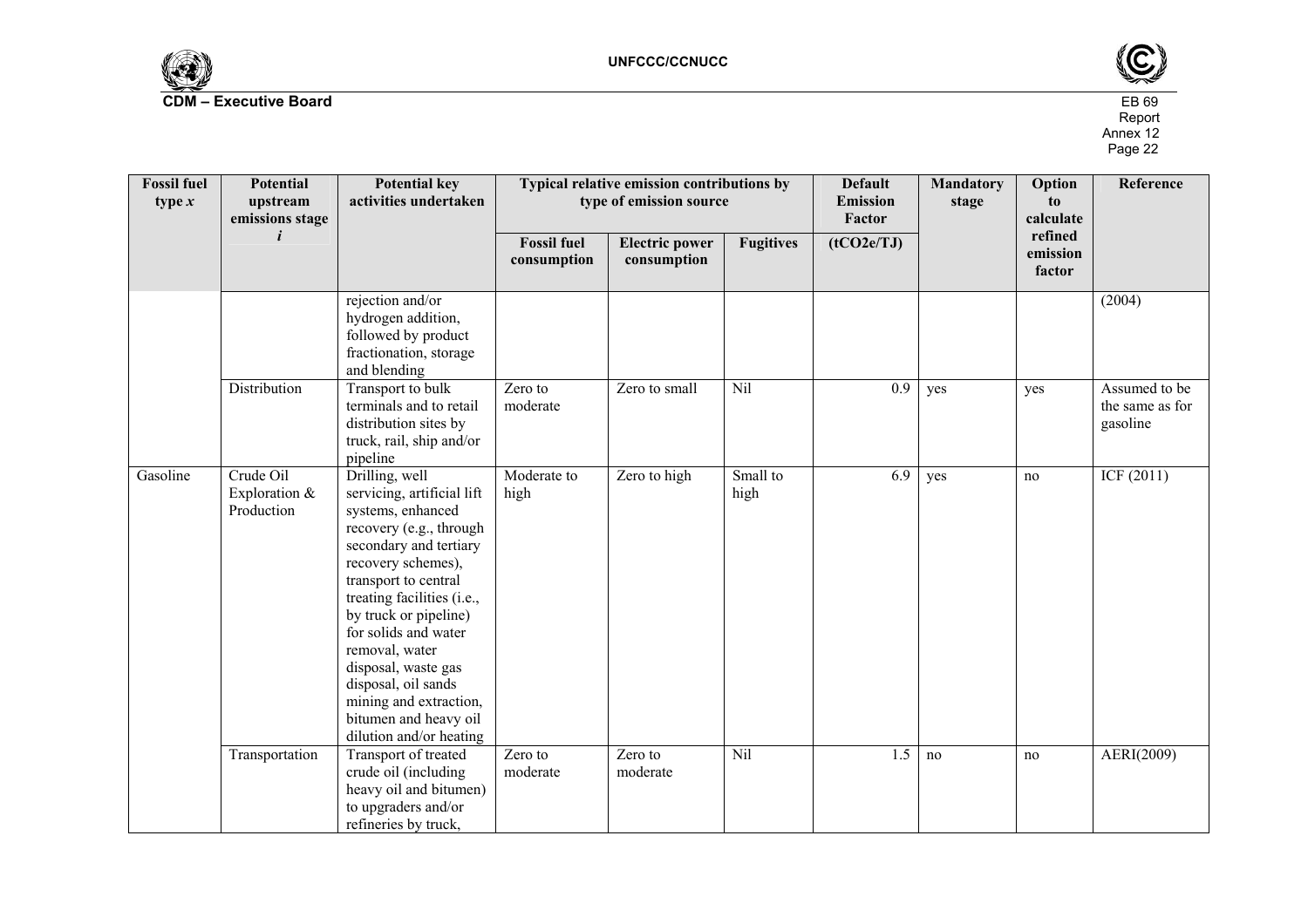



| <b>Fossil fuel</b><br>type $x$ | Potential<br>upstream<br>emissions stage | <b>Potential key</b><br>activities undertaken                                                                                                    |                                   | Typical relative emission contributions by<br>type of emission source |                      |            | <b>Mandatory</b><br>stage | Option<br>to<br>calculate     | Reference    |
|--------------------------------|------------------------------------------|--------------------------------------------------------------------------------------------------------------------------------------------------|-----------------------------------|-----------------------------------------------------------------------|----------------------|------------|---------------------------|-------------------------------|--------------|
|                                |                                          |                                                                                                                                                  | <b>Fossil fuel</b><br>consumption | <b>Electric power</b><br>consumption                                  | <b>Fugitives</b>     | (tCO2e/TJ) |                           | refined<br>emission<br>factor |              |
|                                |                                          | rail, ship and/or<br>pipeline                                                                                                                    |                                   |                                                                       |                      |            |                           |                               |              |
|                                | Upgrading<br>and/or Refining             | Salt removal,<br>distillation, carbon<br>rejection and/or<br>hydrogen addition,<br>followed by product<br>fractionation, storage<br>and blending | Moderate to<br>large              | Moderate                                                              | Small to<br>moderate | 8.4        | yes                       | yes                           | ICF(2011)    |
|                                | Distribution                             | Transport to bulk<br>terminals and to retail<br>distribution sites by<br>truck, rail, ship and/or<br>pipeline                                    | Zero to<br>moderate               | Zero to small                                                         | Nil                  | 0.9        | yes                       | yes                           | ICF $(2011)$ |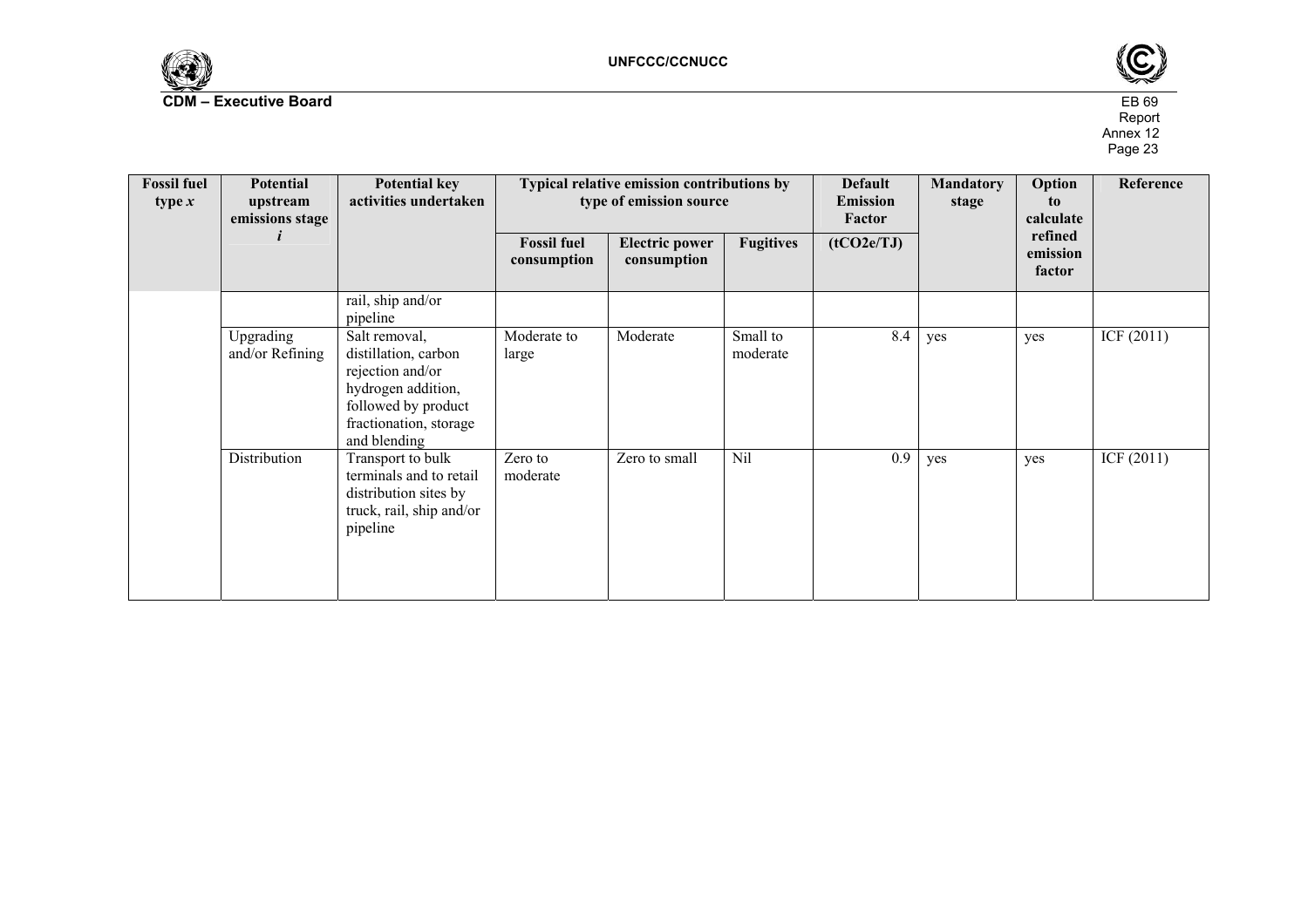



| <b>Fossil fuel</b><br>type $x$             | <b>Potential</b><br>upstream<br>emissions stage | <b>Potential key</b><br>activities undertaken                                                                                                                                                                                                                                                                                                                                                     | Typical relative emission contributions by<br>type of emission source |                                      |                      | <b>Default</b><br><b>Emission</b><br>Factor | <b>Mandatory</b><br>stage | Option<br>to<br>calculate     | Reference                                    |
|--------------------------------------------|-------------------------------------------------|---------------------------------------------------------------------------------------------------------------------------------------------------------------------------------------------------------------------------------------------------------------------------------------------------------------------------------------------------------------------------------------------------|-----------------------------------------------------------------------|--------------------------------------|----------------------|---------------------------------------------|---------------------------|-------------------------------|----------------------------------------------|
|                                            | i                                               |                                                                                                                                                                                                                                                                                                                                                                                                   | <b>Fossil fuel</b><br>consumption                                     | <b>Electric power</b><br>consumption | <b>Fugitives</b>     | (tCO2e/TJ)                                  |                           | refined<br>emission<br>factor |                                              |
| Kerosene<br>(household<br>and<br>aviation) | Crude Oil<br>Exploration $&$<br>Production      | Drilling, well<br>servicing, artificial lift<br>systems, enhanced<br>recovery (e.g., through<br>secondary and tertiary<br>recovery schemes),<br>transport to central<br>treating facilities (i.e.,<br>by truck or pipeline)<br>for solids and water<br>removal, water<br>disposal, waste gas<br>disposal, oil sands<br>mining and extraction,<br>bitumen and heavy oil<br>dilution and/or heating | Moderate to<br>high                                                   | Zero to high                         | Small to<br>high     | 6.9                                         | yes                       | no                            | ICF (2011)                                   |
|                                            | Transportation                                  | Transport of treated<br>NGL and crude oil<br>(including heavy oil<br>and bitumen) to<br>upgraders and/or<br>refineries by truck,<br>rail, ship and/or<br>pipeline                                                                                                                                                                                                                                 | Zero to<br>moderate                                                   | Zero to<br>moderate                  | Nil                  | 1.5                                         | no                        | no                            | AERI(2009)                                   |
|                                            | Upgrading<br>and/or Refining                    | Salt removal,<br>distillation, carbon<br>rejection and/or<br>hydrogen addition,<br>followed by product<br>fractionation, storage<br>and blending                                                                                                                                                                                                                                                  | Moderate to<br>large                                                  | Moderate                             | Small to<br>moderate | 1.9                                         | yes                       | yes                           | <b>Toyoto Motor</b><br>Corporation<br>(2004) |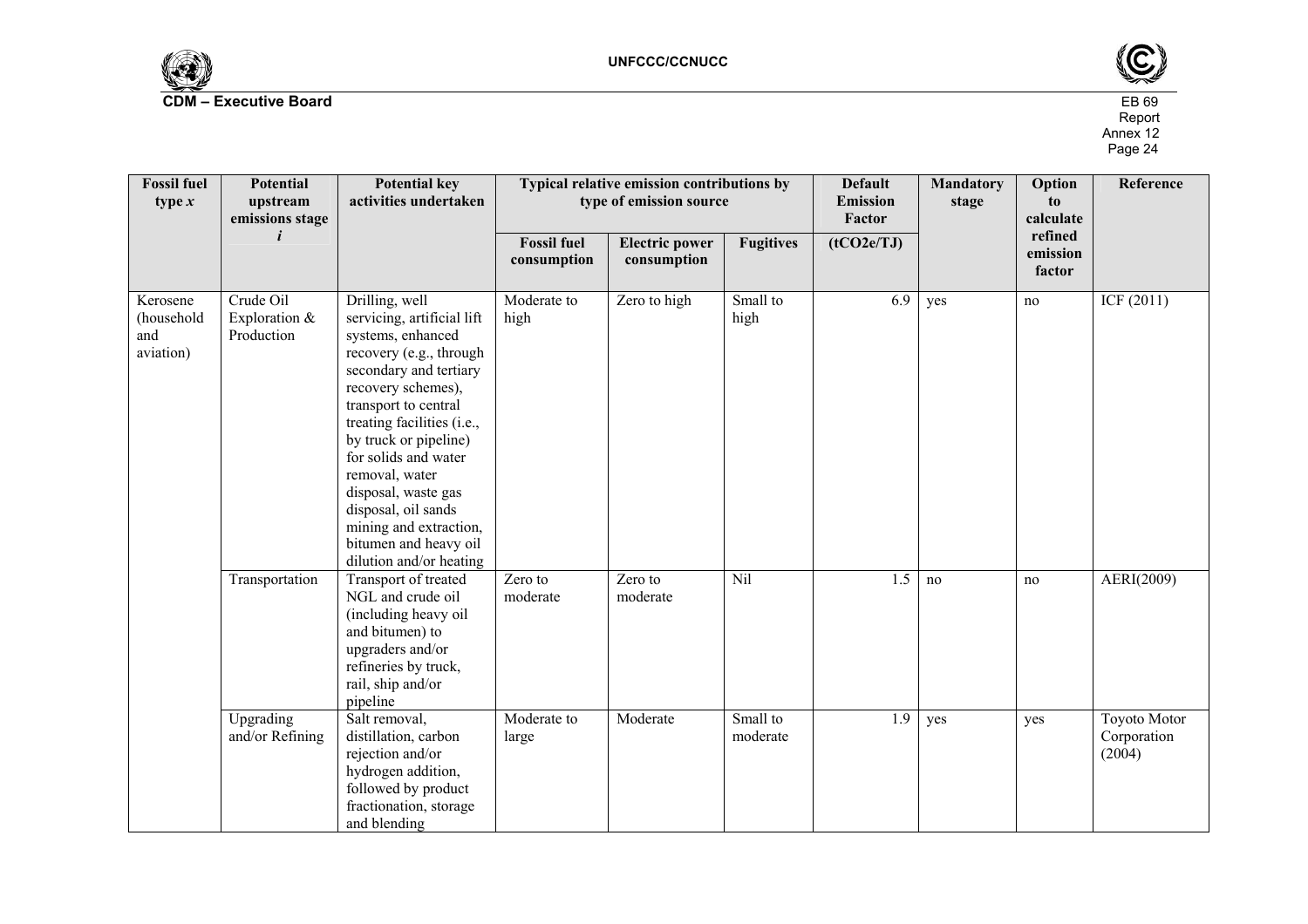



| <b>Fossil fuel</b><br>type $x$            | Potential<br>upstream<br>emissions stage   | <b>Potential key</b><br>activities undertaken                                                                                                                                                                                                                                                                                                                                                     | Typical relative emission contributions by<br>type of emission source |                                      | <b>Default</b><br><b>Emission</b><br>Factor | <b>Mandatory</b><br>stage | Option<br>to<br>calculate | Reference                     |                                              |
|-------------------------------------------|--------------------------------------------|---------------------------------------------------------------------------------------------------------------------------------------------------------------------------------------------------------------------------------------------------------------------------------------------------------------------------------------------------------------------------------------------------|-----------------------------------------------------------------------|--------------------------------------|---------------------------------------------|---------------------------|---------------------------|-------------------------------|----------------------------------------------|
|                                           |                                            |                                                                                                                                                                                                                                                                                                                                                                                                   | <b>Fossil fuel</b><br>consumption                                     | <b>Electric power</b><br>consumption | <b>Fugitives</b>                            | (tCO2e/TJ)                |                           | refined<br>emission<br>factor |                                              |
|                                           | Distribution                               | Transport to bulk<br>terminals and to retail<br>distribution sites by<br>truck, rail, ship and/or<br>pipeline                                                                                                                                                                                                                                                                                     | Zero to<br>moderate                                                   | Zero to<br>moderate                  | $\overline{Nil}$                            | 0.9                       | yes                       | yes                           | Assumed to be<br>the same as for<br>gasoline |
| LPG<br>(including<br>Propane &<br>Butane) | Crude Oil<br>Exploration $&$<br>Production | Drilling, well<br>servicing, artificial lift<br>systems, enhanced<br>recovery (e.g., through<br>secondary and tertiary<br>recovery schemes),<br>transport to central<br>treating facilities (i.e.,<br>by truck or pipeline)<br>for solids and water<br>removal, water<br>disposal, waste gas<br>disposal, oil sands<br>mining and extraction,<br>bitumen and heavy oil<br>dilution and/or heating | Moderate to<br>high                                                   | Zero to high                         | Small to<br>high                            | 6.9                       | yes                       | no                            | ICF (2011)                                   |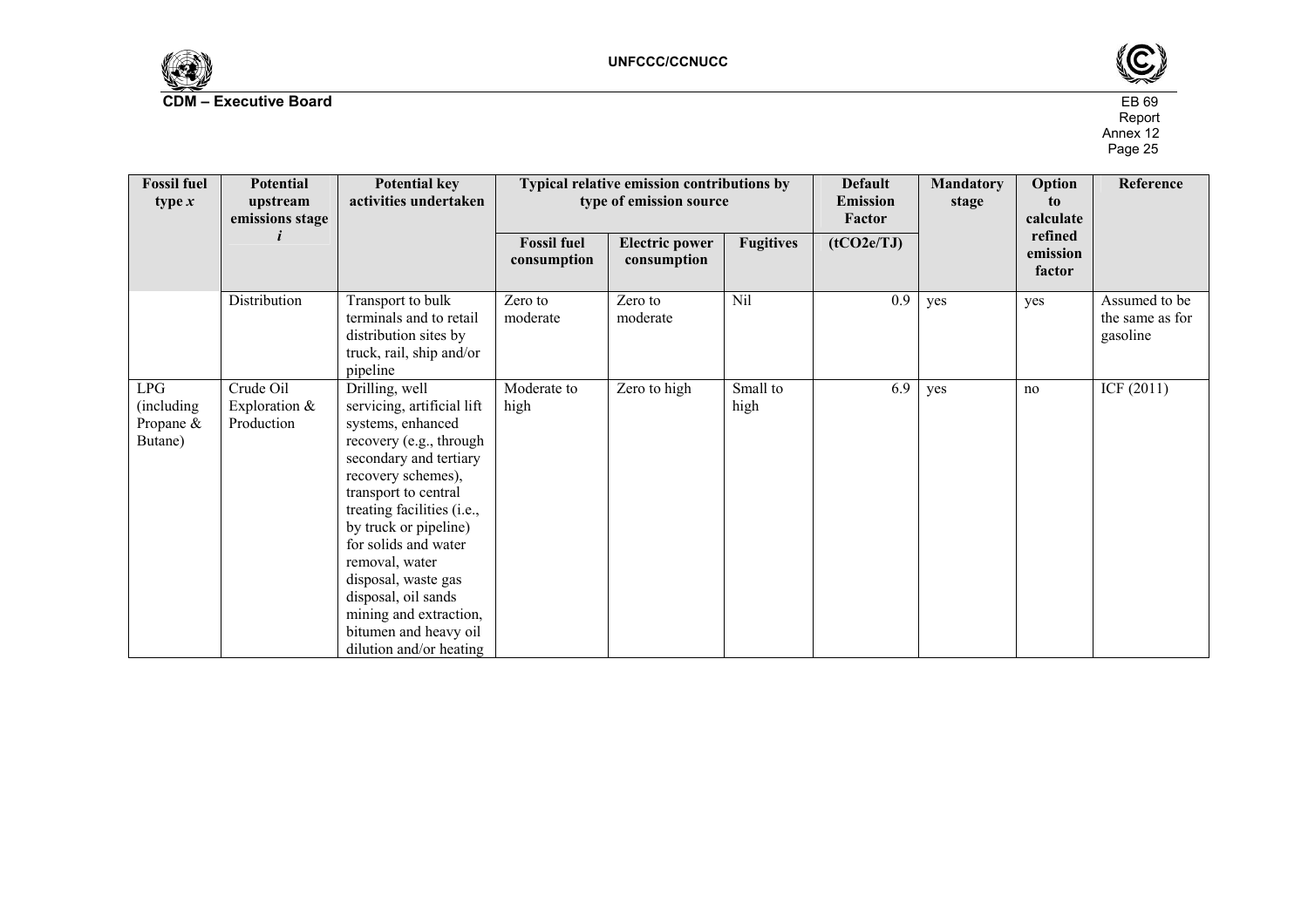



| <b>Fossil fuel</b><br>type $x$ | Potential<br>upstream<br>emissions stage | <b>Potential key</b><br>activities undertaken                                                                                                                                                         |                                   | Typical relative emission contributions by<br>type of emission source |                  | <b>Default</b><br><b>Emission</b><br>Factor | <b>Mandatory</b><br>stage | Option<br>to<br>calculate     | Reference  |
|--------------------------------|------------------------------------------|-------------------------------------------------------------------------------------------------------------------------------------------------------------------------------------------------------|-----------------------------------|-----------------------------------------------------------------------|------------------|---------------------------------------------|---------------------------|-------------------------------|------------|
|                                |                                          |                                                                                                                                                                                                       | <b>Fossil fuel</b><br>consumption | <b>Electric power</b><br>consumption                                  | <b>Fugitives</b> | (tCO2e/TJ)                                  |                           | refined<br>emission<br>factor |            |
|                                | Crude Oil<br>Transportation              | Transport of treated<br>crude oil (including<br>heavy oil and bitumen)<br>to upgraders and/or<br>refineries by truck,<br>rail, ship and/or<br>pipeline, plus (where<br>applicable) diluent<br>recycle | Zero to<br>moderate               | Zero to<br>moderate                                                   | Nil              | 1.5                                         | no                        | no                            | AERI(2009) |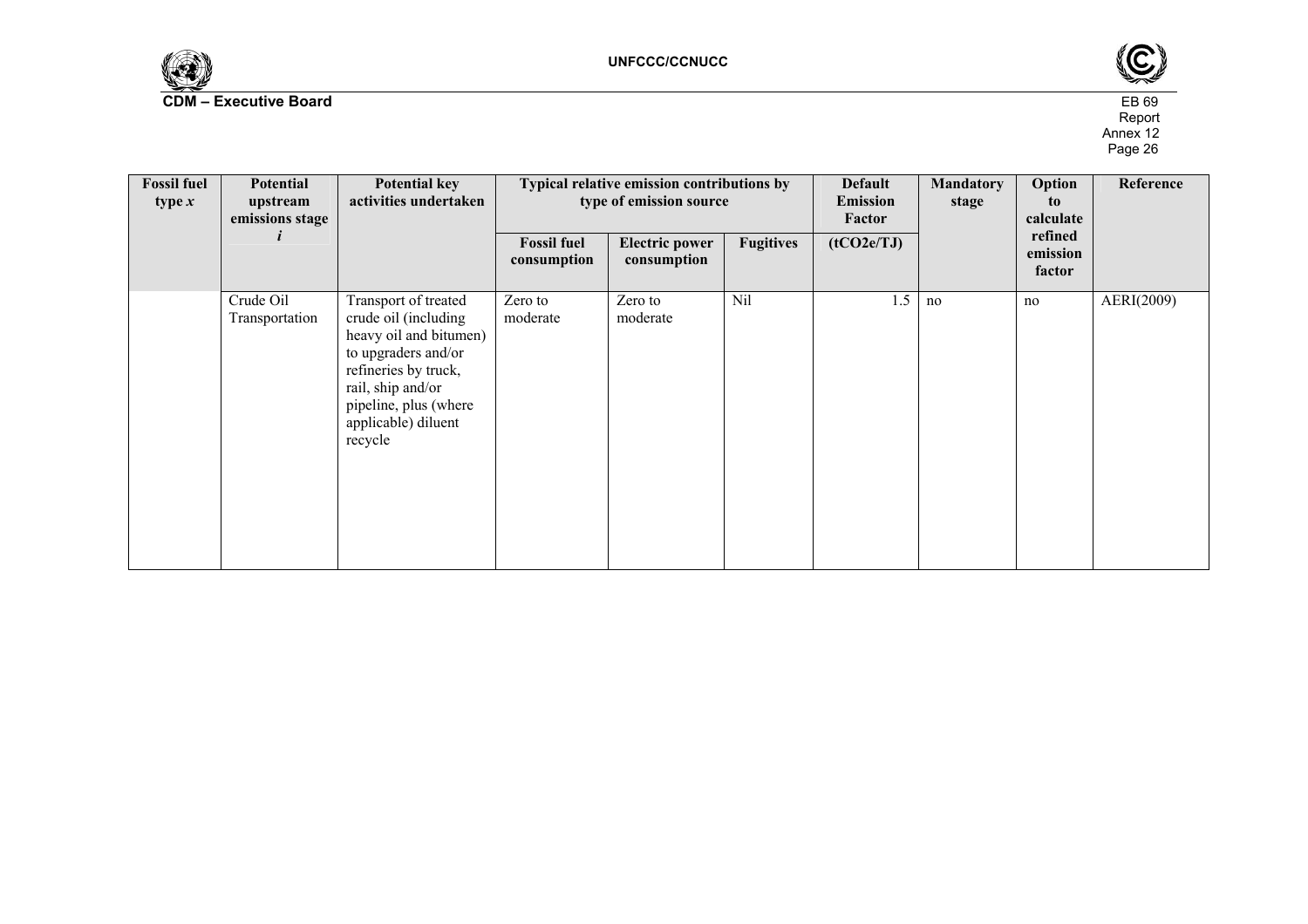



| <b>Fossil fuel</b><br>type $x$ | <b>Potential</b><br>upstream<br>emissions stage                                                                     | <b>Potential key</b><br>activities undertaken                                                                 |                                   | Typical relative emission contributions by<br>type of emission source |                  | <b>Default</b><br><b>Emission</b><br>Factor | <b>Mandatory</b><br>stage | Option<br>to<br>calculate<br>refined<br>emission<br>factor | Reference                                                                                                                       |
|--------------------------------|---------------------------------------------------------------------------------------------------------------------|---------------------------------------------------------------------------------------------------------------|-----------------------------------|-----------------------------------------------------------------------|------------------|---------------------------------------------|---------------------------|------------------------------------------------------------|---------------------------------------------------------------------------------------------------------------------------------|
|                                |                                                                                                                     |                                                                                                               | <b>Fossil fuel</b><br>consumption | <b>Electric power</b><br>consumption                                  | <b>Fugitives</b> | (tCO2e/TJ)                                  |                           |                                                            |                                                                                                                                 |
|                                | Processing of<br>High Vapour<br>Pressure<br><b>Product Streams</b><br>at Gas Plants,<br>Upgraders and<br>Refineries | Fractionation (e.g., de-<br>propanizer and/or<br>debutanizer) and<br>storage                                  | Moderate                          | Small                                                                 | Nil              | 2.1                                         | yes                       | yes                                                        | Derived from<br>depropanizer<br>and debutanizer<br>data published<br>by Summers et<br>al $(2002)$ and<br>Chen and Lin<br>(2001) |
|                                | Distribution                                                                                                        | Transport to bulk<br>terminals and to retail<br>distribution sites by<br>truck, rail, ship and/or<br>pipeline | Zero to<br>moderate               | Zero to<br>moderate                                                   | Nil              | 0.9                                         | yes                       | yes                                                        | Assumed to be<br>the same as for<br>gasoline                                                                                    |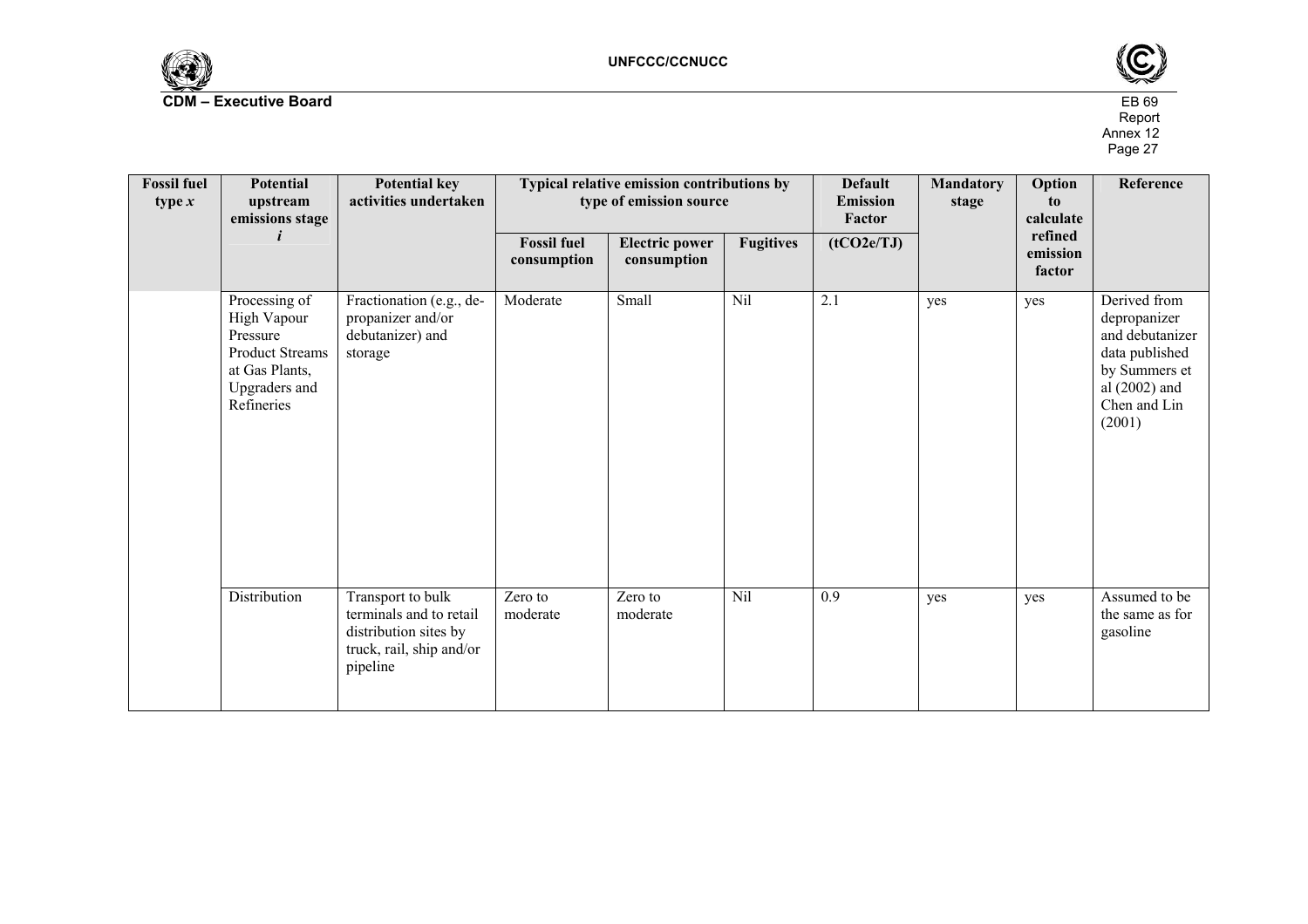



| <b>Fossil fuel</b><br><b>Potential</b><br>upstream<br>type $x$<br>emissions stage |                | <b>Potential key</b><br>activities undertaken                                                                                                                                                                    | Typical relative emission contributions by<br>type of emission source |                                      |                  | <b>Default</b><br><b>Emission</b><br>Factor              | <b>Mandatory</b><br>stage | Option<br>to<br>calculate                            | Reference                                                                                                                                           |
|-----------------------------------------------------------------------------------|----------------|------------------------------------------------------------------------------------------------------------------------------------------------------------------------------------------------------------------|-----------------------------------------------------------------------|--------------------------------------|------------------|----------------------------------------------------------|---------------------------|------------------------------------------------------|-----------------------------------------------------------------------------------------------------------------------------------------------------|
|                                                                                   |                |                                                                                                                                                                                                                  | <b>Fossil</b> fuel<br>consumption                                     | <b>Electric power</b><br>consumption | <b>Fugitives</b> | (tCO2e/TJ)                                               |                           | refined<br>emission<br>factor                        |                                                                                                                                                     |
| Coal                                                                              | Mining         | Mining equipment,<br>seam gas drainage and<br>disposal before and<br>during mining, water<br>drainage and disposal,<br>post mine seam gas<br>emissions,<br>uncontrolled<br>combustion and<br>burning coal dumps. | Moderate                                                              | Moderate                             | Moderate         | 18.9<br>(Underground<br>Mines)<br>3.3 (Surface<br>Mines) | yes                       | Only if<br>fossil fuel<br>origin is<br>not<br>global | Derived from<br>industry fuel use<br>data and<br>maximum IPCC<br>$(2006)$ default<br>CH4 emission<br>Factors                                        |
|                                                                                   | Processing     | Crushing, screening,<br>cleaning, drying,<br>disposal of rejects and<br>tailings management                                                                                                                      | Zero to<br>moderate                                                   | Moderate                             | Small            |                                                          | yes                       | yes                                                  |                                                                                                                                                     |
|                                                                                   | Transportation | By truck, rail or barge                                                                                                                                                                                          | Moderate                                                              | Zero to small                        | Nil              | 2.5                                                      | no                        | yes                                                  | Based on 1000<br>km transport by<br>truck and 6000<br>km by marine<br>vessel. Truck<br>and marine<br>vessel factors<br>derived from<br>CEFIC (2011) |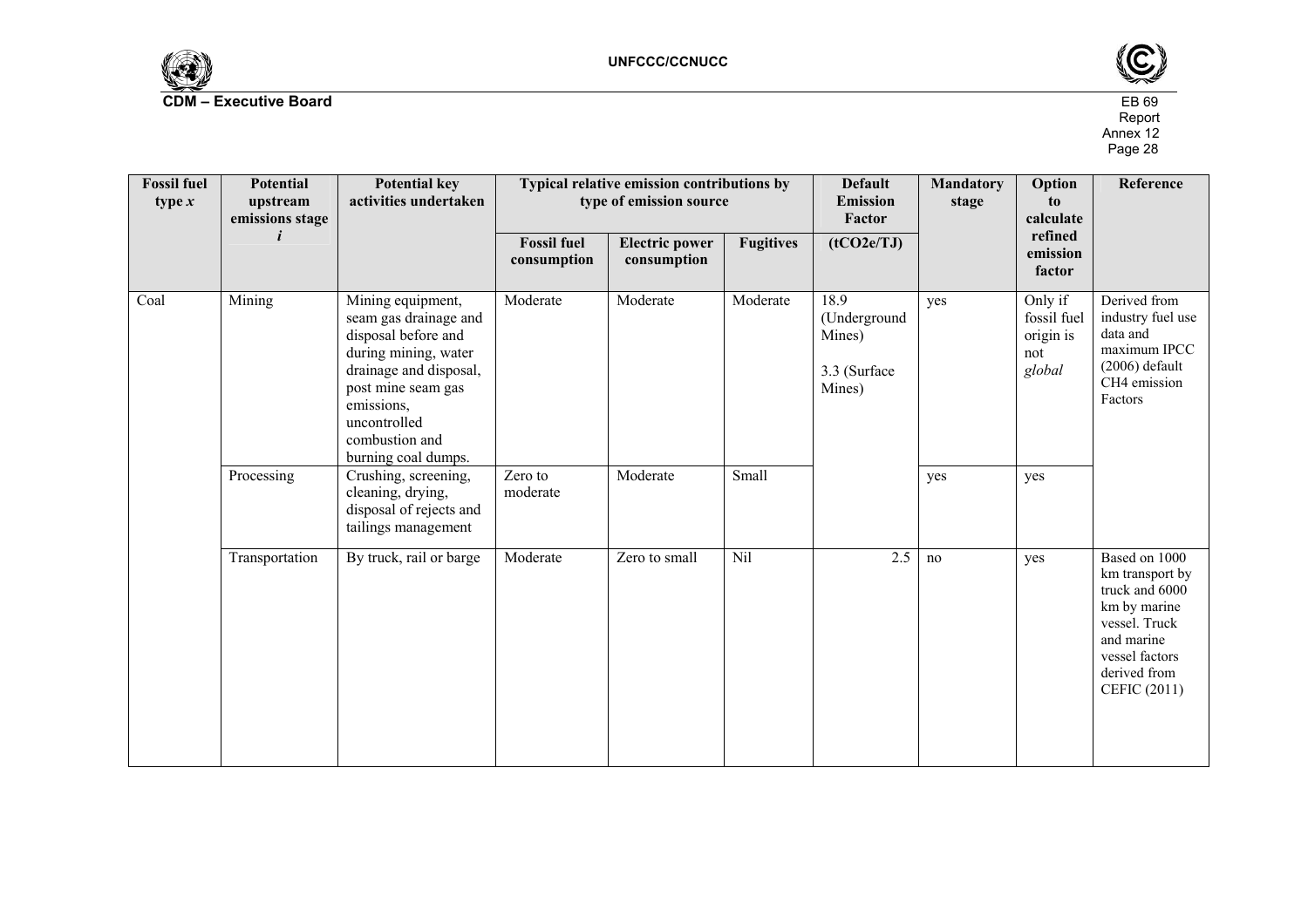



| <b>Fossil fuel</b><br>type $x$ | <b>Potential</b><br>upstream<br>emissions stage | <b>Potential key</b><br>activities undertaken                                                                                                                                                                           | Typical relative emission contributions by<br>type of emission source |                                      | <b>Default</b><br><b>Emission</b><br>Factor | <b>Mandatory</b><br>stage | Option<br>to<br>calculate | Reference                                            |                                                                                                              |
|--------------------------------|-------------------------------------------------|-------------------------------------------------------------------------------------------------------------------------------------------------------------------------------------------------------------------------|-----------------------------------------------------------------------|--------------------------------------|---------------------------------------------|---------------------------|---------------------------|------------------------------------------------------|--------------------------------------------------------------------------------------------------------------|
|                                |                                                 |                                                                                                                                                                                                                         | <b>Fossil fuel</b><br>consumption                                     | <b>Electric power</b><br>consumption | <b>Fugitives</b>                            | (tCO2e/TJ)                |                           | refined<br>emission<br>factor                        |                                                                                                              |
| Lignite                        | Mining                                          | Mine mobile<br>equipment, seam gas<br>drainage and disposal<br>before and during<br>mining, water drainage<br>and disposal, post<br>mine seam gas<br>emissions,<br>uncontrolled<br>combustion and<br>burning coal dumps | Moderate                                                              | Moderate                             | Moderate                                    | 3.4                       | yes                       | Only if<br>fossil fuel<br>origin is<br>not<br>global | Derived from<br>industry fuel<br>use data and<br>maximum IPCC<br>$(2006)$ default<br>CH4 emission<br>Factors |
|                                | Processing                                      | Crushing, screening,<br>cleaning, drying,<br>disposal of rejects and<br>tailings management                                                                                                                             | Zero to<br>moderate                                                   | Moderate                             | Small                                       |                           | yes                       | yes                                                  |                                                                                                              |
|                                | Transportation                                  | By truck, rail or barge                                                                                                                                                                                                 | Moderate                                                              | Zero to small                        | Nil                                         | 2.6                       | no                        | yes                                                  | Based on 500<br>km transport by<br>truck. Truck<br>factor derived<br>from CEFIC<br>(2011)                    |